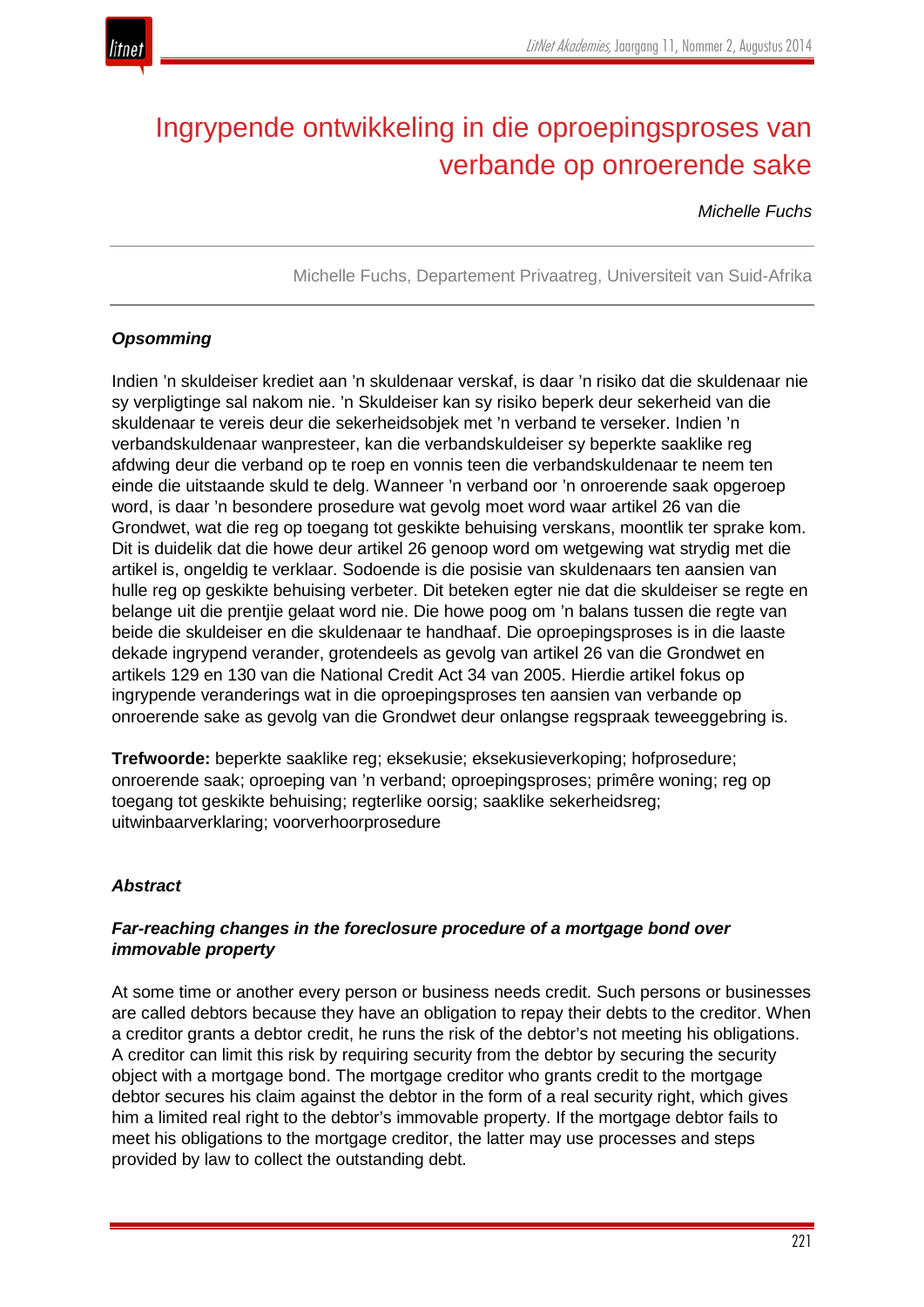

If the mortgage debtor defaults on the terms of the mortgage agreement, the creditor may enforce his limited real right by following the foreclosure procedure, which has to be complied with before execution can be successfully enforced against the debtor to extinguish the debt. The mortgage creditor should call up the mortgage bond and approach a court for judgment only after having complied, in the appropriate circumstances, with the pre-trial debt enforcement procedure. In short, the pre-trial debt enforcement procedure requires that notice in terms of section 129(1)(a) of the National Credit Act 34 of 2005 be delivered to the consumer. The aim of the section 129(1)(a) notice is to draw the consumer's attention to the default with a view to a possible agreement between the parties. Once the mortgage creditor has complied with the pre-trial debt enforcement procedure he must ensure that the claim is filed with the correct court by issuing summons. The summons should state that the outstanding debt is due to the mortgage creditor. It is also important that the creditor indicate in the summons that he is applying to have specific immovable property (the security object) declared executable as that is the object of his limited real right. If the creditor obtains judgment, he can apply for a warrant of execution. The warrant enables the sheriff to attach the mortgage debtor's immovable property and sell it in execution to redeem the outstanding debt. In the event of insolvency, a mortgage creditor's limited real right to the mortgage debtor's security object gives him a preferential right, should the security object be liquidated at a sale in execution to redeem the outstanding debt.

The most important matter raised in this article is recent developments in court judgments that relate to the South African execution process. As far as execution is concerned, two situations should be distinguished: first, when it concerns an unsecured creditor and, second, when it concerns a claim secured by a mortgage bond. In the first case, the general rule applies that a debtor's movable property is attached first, and only if the proceeds of the sale in execution are insufficient to redeem the outstanding debt may the debtor's immovable property be attached. In the second situation the security object (immovable property) may be attached and sold in execution. This distinction should be borne in mind because the leading judgment in *Jaftha v Schoeman; Van Rooyen v Stoltz* 2005 2)SA 140 (CC), which I discuss below, was given in the first set of circumstances; however, this judgment has far-reaching implications for the latter set of circumstances, as was confirmed by the judgment in*Gundwana v Steko Development CC* 2011 3 SA 608 (CC).

After obtaining judgment, a mortgage creditor must apply for a warrant of execution. Previously, it was customary for a clerk of a magistrate's court or a registrar of the high court to grant a default judgment and issue a warrant of execution. This power and the effect of section 26 of the Constitution, which entrenched the right to have access to adequate housing, were questioned for the first time in the past decade in the leading judgment of *Jaftha*. In*Jaftha*, the constitutionality of section 66(1)(a) of the Magistrates' Court Act 32 of 1944 was examined in the light of section 26 of the Constitution. Accordingly, section 66(1)(a) of the Magistrates' Courts Act was declared unconstitutional because this provision allowed a clerk of a magistrate's court to issue a writ of execution in terms of which a debtor could be divested of his primary dwelling. Section 66(1)(a) of the Magistrates' Courts Act is therefore in conflict with section 26 of the Constitution, which provides that everyone has a right to adequate housing.

Following the *Jaftha* judgment, section 66(1)(a) was amended to require judicial oversight in that a court must consider an application for a writ of execution against the primary dwelling of a debtor. All the relevant circumstances should now be examined by the court to determine whether alienation of the debtor's primary dwelling by sale in execution would be fair and just.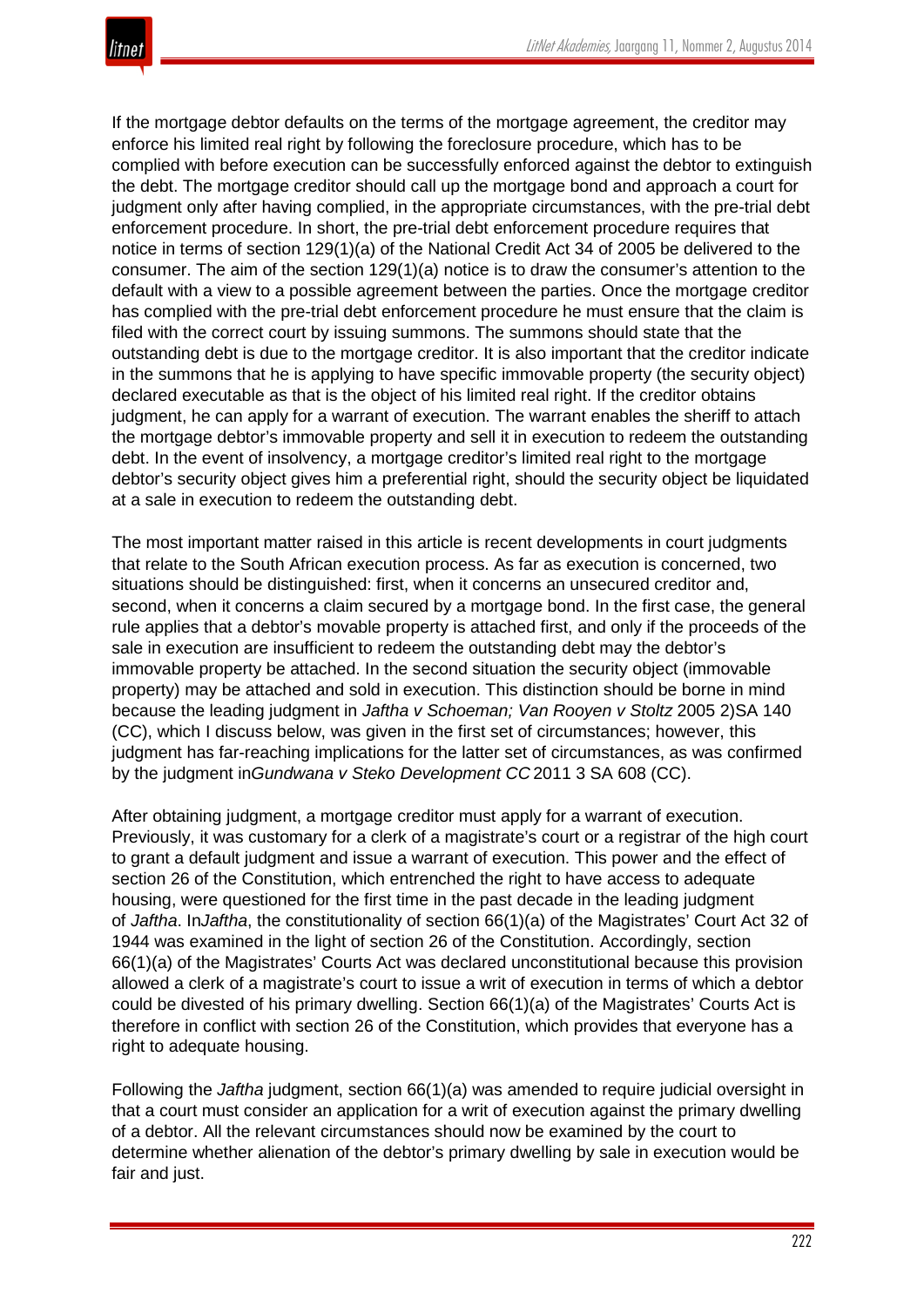

After *Jaftha* there was some uncertainty about whether this judgment had any implications for secured mortgage creditors as well. This uncertainty was clarified by the recent constitutional court judgment in *Gundwana*. The court found that it was unconstitutional for a registrar of a high court to declare immovable property executable in the enforcement of a default judgment. In his judgment, Froneman J made judicial oversight a requirement in an application for declaring the primary dwelling of a mortgage debtor executable because of pecuniary debt. Rule 46(1) of the Uniform Rules of Court, which authorised a registrar to issue a warrant of execution and to have the debtor's immovable property sold in execution, was amended by inserting certain words. The amended rule  $46(1)(a)(ii)$  now provides that when the issuing of a warrant of execution against the primary dwelling of a debtor is considered the court has to take into account all the relevant circumstances as required by section 26 of the Constitution before issuing the warrant of execution. The judgment in *Firstrand Bank Ltd v Folscher* 2011 4 SA 314 (GNP) followed this requirement and set out the circumstances the court could take into account when considering an application for default judgment, the granting of which may lead to the debtor's being deprived of his primary dwelling.

Therefore, when a mortgage bond over immovable property is called up, a specific procedure has to be followed if section 26 of the Constitution might be applicable. It is clear that the courts are obliged by section 26 to declare legislation that is in conflict with that section invalid. This improved the position of debtors in respect of their right to adequate housing. It does not mean, however, that the rights and interests of the creditor are disregarded. The courts try to maintain a balance between the rights of both the creditor and the debtor.

The foreclosure procedure has changed fundamentally over the past decade, mainly as a result of section 26 of the Constitution and sections 129 and 130 of the National Credit Act 34 of 2005. This article focuses on the far-reaching changes brought about by recent case law on the foreclosure of mortgage bonds over immovable property as a result of the Constitution.

**Keywords:** calling up a mortgage bond; court procedure; credit agreement; execution; execution sale; foreclosure proceedings; immovable property; judicial oversight; limited real right; primary residence; real security right; right to have access to adequate housing; specially executable

## **1. Inleiding**

Indien 'n verbandskuldenaar wanpresteer, kan die verbandskuldeiser sy beperkte saaklike reg<sup>1</sup> afdwing deur die verband op te roep en vonnis<sup>2</sup> teen die verbandskuldenaar te neem.<sup>3</sup> Die oproep van 'n verband ontstaan uit 'n verbandskuldeiser se bevoegdheid om op onmiddellike eksekusie aanspraak te maak.<sup>4</sup> Die proses wat die verbandskuldeiser in staat stel om die vonnis af te dwing, staan bekend as eksekusie.<sup>5</sup> Die oproep van die verband deur die verbandskuldeiser het ten doel om die skuld uit die opbrengs van 'n eksekusieverkoping $6$  van die beswaarde saak te delg.<sup>7</sup>

'n Verbandskuldeiser moet 'n voorgeskrewe oproepingsproses volg om sy beperkte saaklike reg suksesvol af te dwing. Voordat 'n verbandskuldeiser egter 'n verband kan oproep, moet daar eers voldoen word aan die voorverhoorprosedure (artikel 129(1)*(a)*-kennisgewing) wat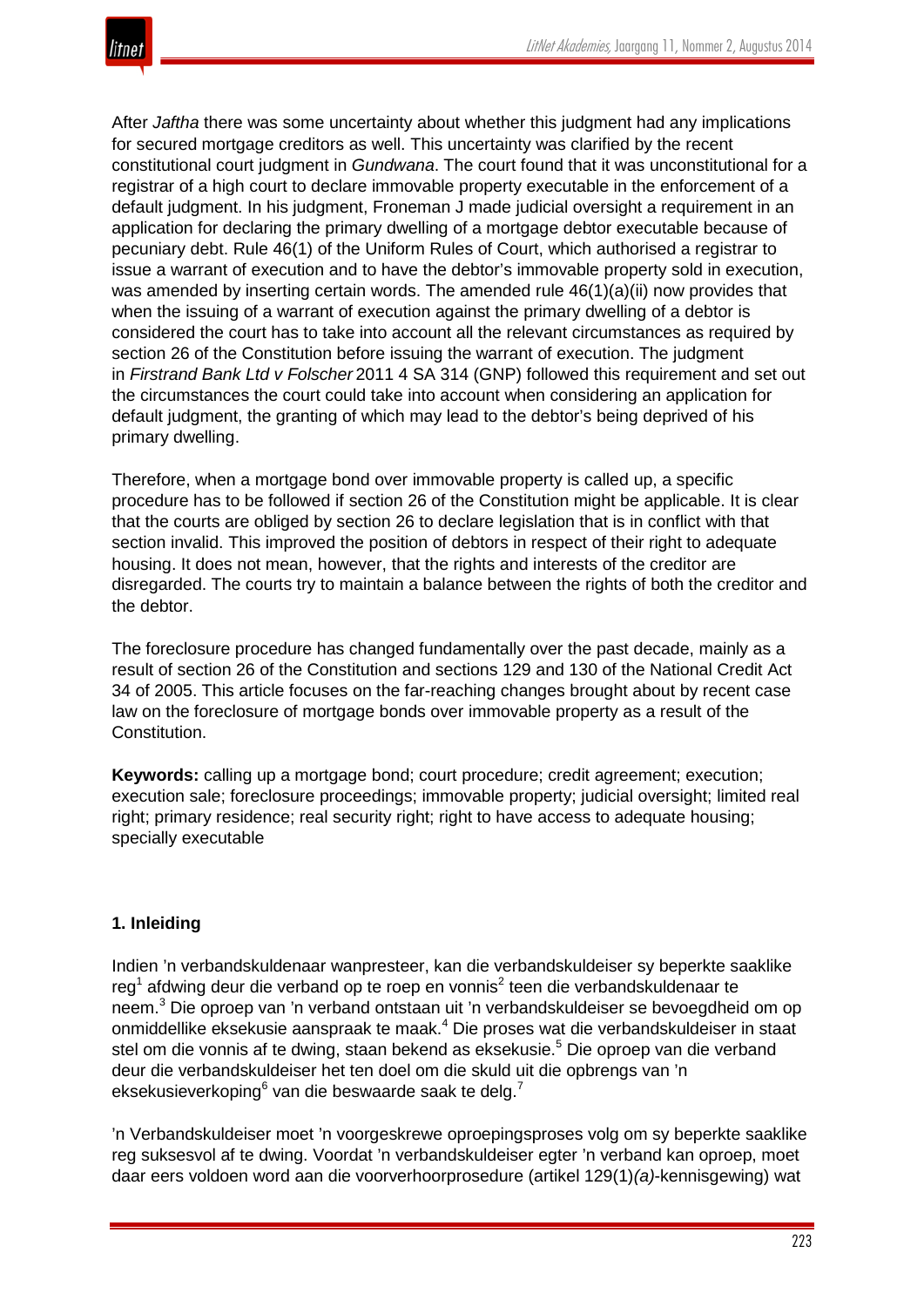

deur die Kredietwet<sup>8</sup> voorgeskryf word.<sup>9</sup> Daarna word 'n hof met die nodige jurisdiksie<sup>10</sup> genader vir vonnis. Nadat 'n eksekusiebevel toegestaan is, die lasbrief vir  $e^{i\theta}$ eksekusie<sup>11</sup> uitgereik is en die balju<sup>12</sup> op die onroerende saak van die verbandskuldenaar beslag gelê het, vind die eksekusieverkoping<sup>13</sup> plaas.<sup>14</sup> Die onroerende saak moet op 'n openbare veiling<sup>15</sup> aan die hoogste bieër verkoop word. Die opbrengs wat die eksekusieverkoping realiseer, word gebruik om die uitstaande skuld van die verbandskuldenaar te delg. 'n Verbandskuldeiser se beperkte saaklike reg kom tot 'n einde wanneer die koper (hoogste bieër) die koopprys aan die balju oorbetaal.<sup>16</sup> Die koper ontvang daarom die onroerende saak vry van enige beperkte saaklike regte.

Die oproepingsproses van verbande op onroerende sake het die afgelope dekade ingrypende ontwikkeling ondergaan en die vroeëre afdwingingsprosedure is in groot mate aangepas. Hierdie ontwikkeling is grotendeels deur die Grondwet en die voorverhoorprosedure ingevolge die Kredietwet<sup>17</sup> teweeggebring. In hierdie artikel word van die toonaangewende regspraak uiteengesit wat tot die ontwikkeling van die hofprosedure ten aansien van die oproepingsproses bygedra het. Die retrospektiewe effek van hierdie regspraak val buite die bestek van hierdie bespreking.

Voordat daar na die regspraak verwys word en die huidige regsposisie uiteengesit word, moet daar kortliks op die historiese agtergrond gelet word.

## **2. Kort historiese agtergrond**

Veral die eksekusieproses het die afgelope eeu verskeie veranderings ondergaan.<sup>18</sup> Voor 1903 kon slegs 'n hof roerende sake van 'n skuldenaar uitwinbaar verklaar ten einde 'n vonnis af te dwing.<sup>19</sup> In 1903 is die hofreëls gewysig om ook 'n klerk van die landdroshof<sup>20</sup> en 'n griffier<sup>21</sup> van die hooggeregshof in staat te stel om die roerende sake van 'n skuldenaar uitwinbaar te verklaar. Indien die roerende sake onvoldoende was om aan die vonnisskuld te voldoen, kon 'n lasbrief vir eksekusie ook teen die onroerende saak van 'n skuldenaar uitgereik word.<sup>22</sup> Indien 'n verbandskuldeiser 'n dagvaarding aan 'n verbandskuldenaar laat beteken weens sy wanprestasie en die verbandskuldenaar versuim om 'n kennisgewing van voorneme om te verdedig in te dien, kon 'n griffier van die hooggeregshof op versoek van die verbandskuldeiser vonnis by verstek toestaan sodat die saak op 'n eksekusieverkoping verkoop kon word ingevolge artikel 27A van die Wet op die Hooggeregshof<sup>23</sup> en reël 31(5) van die Eenvormige Hofreëls. Artikel 27A<sup>24</sup> bepaal soos volg:

'n Vonnis by verstek kan deur die griffier toegestaan en aangeteken word op die wyse en in die omstandighede wat voorgeskryf word in die Reëls wat ingevolge die Wet op die Reëlsraad vir Geregshowe, 1985 (Wet 107 van 1985), gemaak is, en so 'n aangetekende vonnis word geag 'n vonnis van die hof te wees.

Reël 31(5)*(a)* en *(b)*<sup>25</sup> bepaal soos volg:

*(a)* Wanneer 'n verweerder in verstek is met sy of haar kennisgewing van voorneme om te verdedig of met sy of haar pleit, moet die eiser wat vonnis by verstek verlang, waar elk van die eise vir skuld of andersins likwied is, 'n skriftelike aansoek om vonnis teen die verweerder by die griffier indien: Met dien verstande dat wanneer die verweerder in verstek is met sy of haar aflewering van 'n pleit, die eiser sodanige verweerder minstens 5 dae kennis moet gee van sy of haar voorneme om aansoek om vonnis by verstek te doen.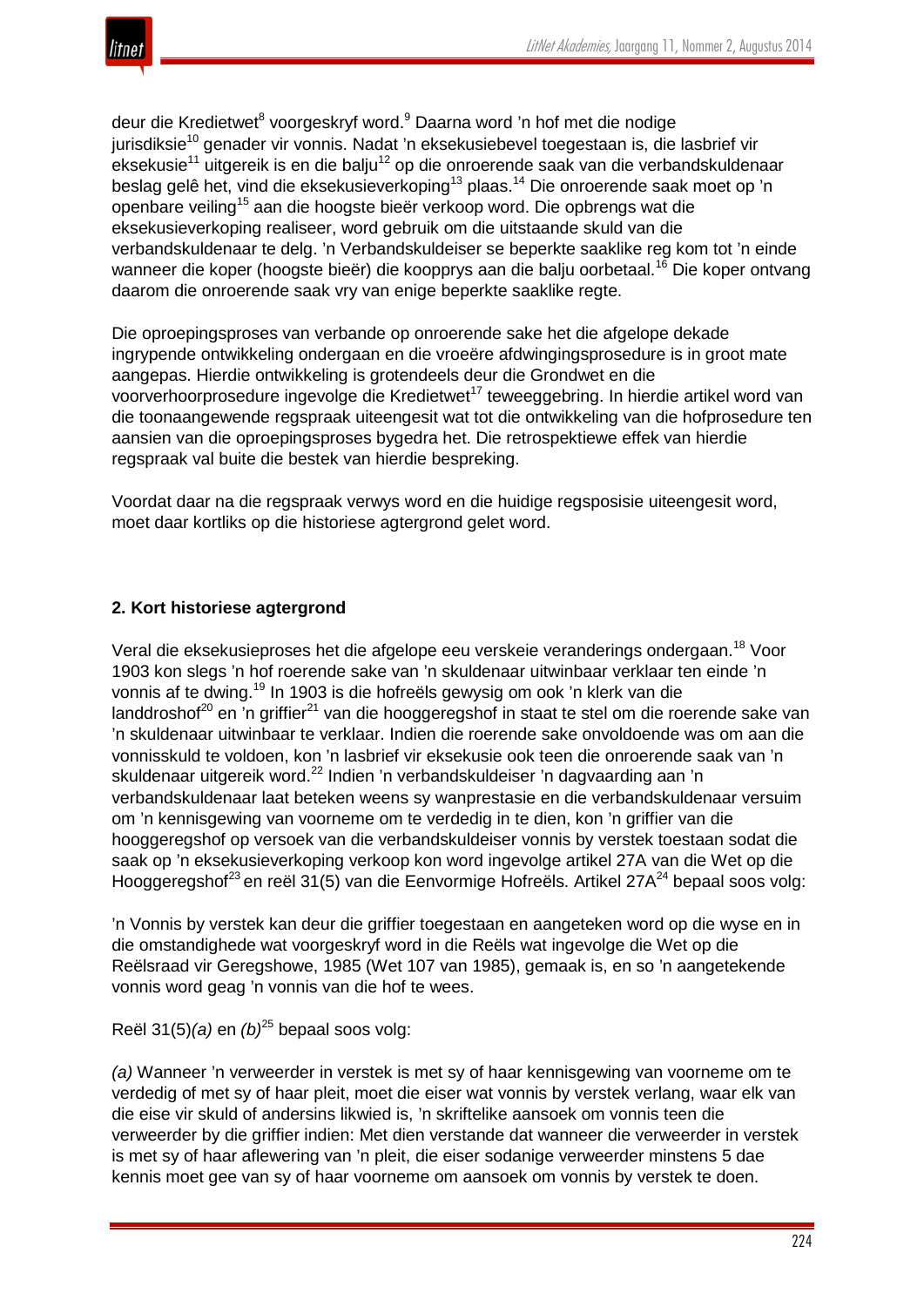

- *(b)* Die griffier kan –
- (i) vonnis soos versoek gee;
- (ii) vonnis vir slegs 'n gedeelte van die eis of op gewysigde voorwaardes gee;
- (iii) vonnis in die geheel of gedeeltelik weier;
- (iv) die aansoek om vonnis op die voorwaardes wat hy billik ag, uitstel;
- (v) mondelinge of skriftelike voorleggings aanvra of ontvang;
- (vi) vereis dat die saak ter rolle geplaas word vir verhoor in die ope hof.

'n Klerk of griffier kon dus 'n vonnis by verstek toestaan en 'n onroerende saak uitwinbaar verklaar sodat dit in eksekusie verkoop kon word selfs as die primêre woning van 'n skuldenaar so verkoop sou word. Hierdie bevoegdheid is aansienlik ingeperk deur die onlangse uitsprake van *Jaftha*<sup>26</sup> en *Gundwana.*<sup>27</sup>

Voordat hierdie hofuitsprake, wat so 'n belangrike invloed op die oproepingsproses gehad het, bespreek word, gee ek eers 'n uiteensetting van die omstandighede waarin 'n verstekvonnis in die verlede toegestaan is.

Indien 'n verbandskuldeiser die onroerende saak (ook sy primêre woning) van die verbandskuldenaar uitwinbaar wou laat verklaar deur die uitreiking van 'n dagvaarding en die verbandskuldenaar versuim om sy kennisgewing van voorneme om te verdedig ná ontvangs van die dagvaarding in te dien, kon 'n verbandskuldeiser 'n klerk<sup>28</sup> of 'n griffier<sup>29</sup> om 'n verstekvonnis nader. Vonnis kon toegestaan word sonder dat die aangeleentheid deur 'n hof (landdros/regter) aangehoor is. 'n Verbandskuldeiser kon dus, by versuim van 'n verbandskuldenaar om verdediging aan te teken, die hof vermy en 'n klerk of griffier direk nader om die verbandskuldenaar se primêre woning uitwinbaar te verklaar. Brits<sup>30</sup> beskou hierdie regsposisie as 'n krediteurvriendelike reëling, om die volgende redes:

Not only was the specific property available for the satisfaction of the mortgage creditor's claim (to the exclusion of other creditors), but execution of this right (if the debtor did not defend) could be enforced quickly and without having to convince a judge or magistrate that the sale would be justified. In these cases there was no judicial filter to ensure that these debtors (who did not defend themselves, often due to a lack of knowledge and/or funding) were protected against human rights infringements and abuse of the process. This was a creditor-friendly system that the industry and the courts alike became accustomed to.

In die laaste dekade is hierdie situasie ingrypend verander na aanleiding van artikel  $26^{31}$  van die Grondwet wat die reg op toegang tot geskikte behuising verskans. Verskeie hofuitsprake en wysigings aan die hofprosedure beïnvloed nou die oproepingsproses wanneer die primêre woning van 'n skuldenaar uitwinbaar verklaar word.

Voordat hierdie uitsprake bespreek word, is dit belangrik om duidelik tussen twee situasies te onderskei. Die eerste situasie kom voor wanneer 'n onversekerde skuldeiser aansoek om vonnis doen en daarna 'n lasbrief vir eksekusie laat uitreik. Terugbetaling van die skuld is dus nie met 'n saaklike sekerheidsreg verseker nie. Die algemene reël<sup>32</sup> sal dan van toepassing wees, naamlik dat 'n skuldeiser by wanprestasie deur die skuldenaar eers op die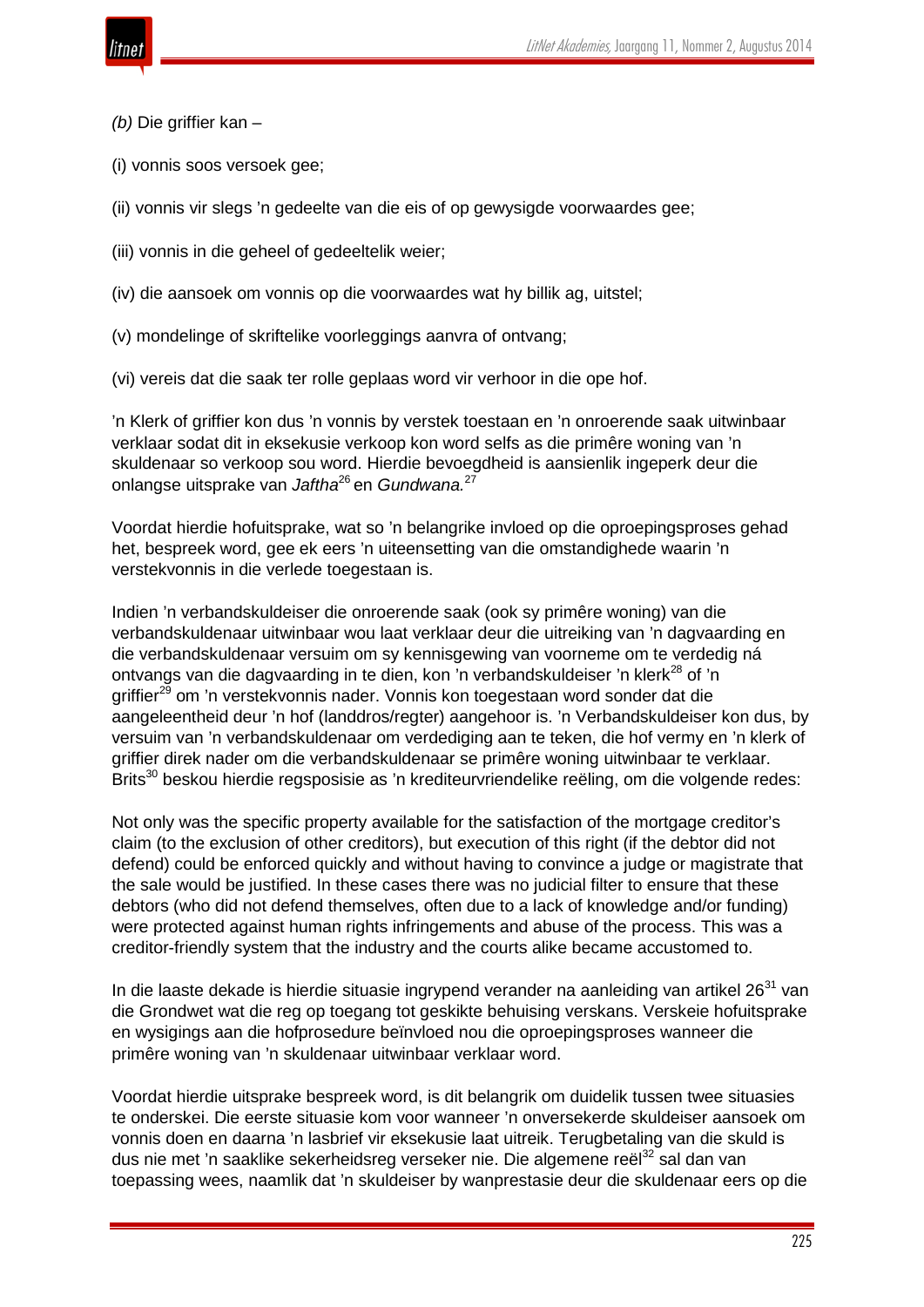

roerende sake van die skuldenaar beslag moet laat lê voordat daar op die onroerende sake beslag gelê kan word ten einde dit in eksekusie te laat verkoop.<sup>33</sup> Derhalwe kan daar op die onroerende saak van sodanige skuldenaar beslag gelê word slegs indien die opbrengs van die roerende sake nie toereikend is om aan die vonnis te voldoen nie.<sup>34</sup> Die balju moet die skuldenaar versoek om sy roerende sake uit te wys om aan die lasbrief te voldoen. Indien die skuldenaar verklaar dat hy oor geen of onvoldoende roerende sake beskik en die balju self nie voldoende roerende sake kan vind om aan die lasbrief te voldoen nie, moet die balju die skuldenaar versoek om te verklaar of hy oor onroerende sake beskik waarop beslag gelê kan word. Die balju moet die skuldenaar se antwoord in sy relaas op daardie lasbrief aanteken.<sup>35</sup> 'n Balju sal in hierdie geval 'n *nulla bona*-relaas<sup>36</sup> uitreik wat vermeld dat die roerende sake van die skuldenaar onvoldoende is om die vonnis na te kom. 'n Klerk van die landdroshof of 'n griffier van die hoë hof kan ná ontvangs van die *nulla bona*-relaas die onroerende saak uitwinbaar verklaar sonder regterlike toesig. Indien die onroerende saak egter die primêre woning van die skuldenaar is, kan dit slegs deur 'n hof (landdros/regter) uitwinbaar verklaar word en nie meer deur 'n klerk of 'n griffier nie.

Die tweede situasie kom voor wanneer 'n verbandskuldeiser aansoek om vonnis doen en daarna 'n lasbrief vir eksekusie teen die onroerende saak laat uitreik. Die verbandskuldeiser (versekerde skuldeiser) se posisie kom hier ter sprake. Die verbandskuldeiser kan die hof nader om die onroerende saak (primêre woning) spesiaal uitwinbaar te verklaar en daarna die saak in eksekusie te laat verkoop.<sup>37</sup> 'n Hof moet al die tersaaklike omstandighede in ag neem wanneer die uitwinbaarverklaring van die primêre woning van 'n skuldenaar oorweeg word.

Die eerste situasie het in die toonaangewende uitspraak in *Jaftha v Schoeman; Van Rooyen v Stoltz*<sup>38</sup> ter sprake gekom. Hierdie uitspraak hou egter ingrypende implikasies vir die tweede situasie in, soos blyk uit *Gundwana v Steko Development CC*, <sup>39</sup> wat hierna volledig bespreek word.

## **3. Onlangse regspraak**

## *3.1 Jaftha v Schoeman; Van Rooyen v Stoltz*

Die uitwerking van artikel 26 van die Grondwet op die eksekusieverkoping van 'n onroerende saak (primêre woning) is vir die eerste keer<sup>40</sup> deur die konstitusionele hof in *Jaftha v Schoeman; Van Rooyen v Stoltz*41behandel.42 Die feite van *Jaftha*<sup>43</sup> stem met die eerste situasie ooreen; met ander woorde die terugbetaling van 'n skuld was nie met 'n verband verseker nie.

In *Jaftha* is die grondwetlikheid van artikel 66(1)(a)<sup>44</sup> van die Wet op Landdroshowe<sup>45</sup> in die lig van artikel 26 van die Grondwet bevraagteken*. <sup>46</sup>* Hierdie bepaling het 'n klerk van die landdroshof in staat gestel om die primêre woning van 'n skuldenaar uitwinbaar te verklaar, met die gevolg dat 'n skuldenaar sonder huisvesting gelaat kon word sonder dat al die tersaaklike omstandighede<sup>47</sup> deur 'n hof<sup>48</sup> in ag geneem is.<sup>49</sup> Die hof bevraagteken sodanige bevoegdheid van 'n klerk en verklaar artikel 66(1)*(a)* van die Wet op Landdroshowe<sup>50</sup> ingevolge artikel 26ongrondwetlik.<sup>51</sup>

Die konstitusionele hof bevind dat artikel 26 'n negatiewe verpligting inhou, naamlik om nie op onregmatige wyse op 'n persoon se reg op geskikte behuising inbreuk te maak nie.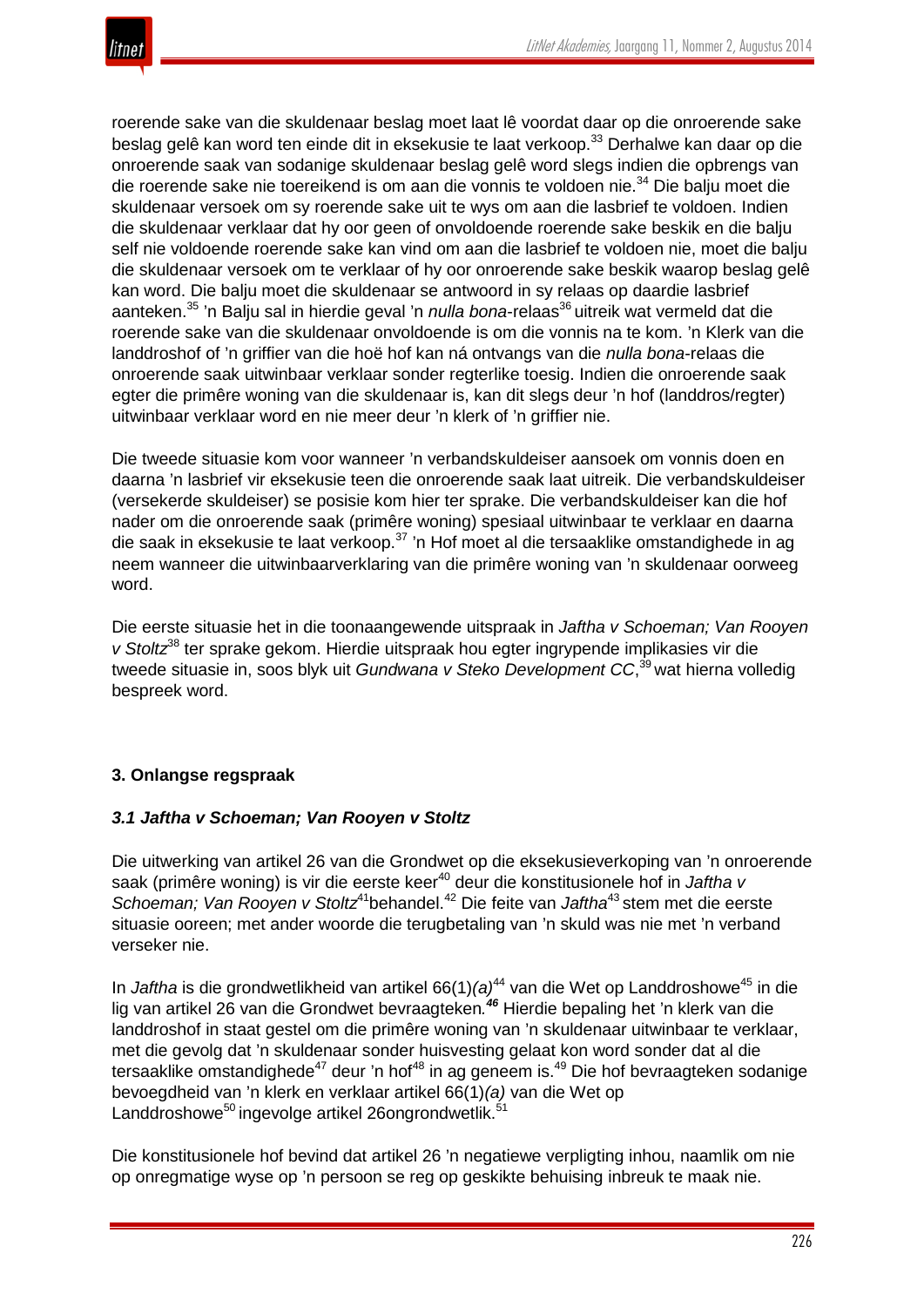

Hierdie verpligting rus op sowel die Staat as 'n privaat persoon.<sup>52</sup> Regter Mokgoro verklaar dat 'n persoon sy toegang tot geskikte behuising ontneem<sup>53</sup> mag word slegs indien die skuldafdwinging proporsioneel ingevolge artikel 36 (die beperkingsklousule) van die Grondwet geregverdig is.<sup>54</sup> Daar is dus 'n botsing tussen artikel 66(1)*(a)* van die Wet op Landdroshowe en artikel 26<sup>55</sup> van die Grondwet, wat elkeen die reg op toegang tot geskikte behuising bied.<sup>56</sup> Artikel 66(1)(a) is in die verlede misbruik<sup>57</sup> deur skuldeisers wat voordeel uit die onkunde van arm skuldenaars getrek het.<sup>58</sup> Regter Mokgoro beklemtoon dat artikel 66(1)*(a)* duidelik te wyd is, omdat hierdie artikel eksekusie sonder regterlike toesig toegelaat het, terwyl die eksekusieverkoping moontlik onregverdige gevolge kon inhou.<sup>59</sup> Hierdie ongewenste situasie is reggestel deur die woorde "a court, after consideration of all relevant circumstances, may order execution" in te lees voor die woorde "against the immovable property of the party" in artikel 66(1)*(a)*. 60

Du Plessis<sup>61</sup> voer aan dat "[i]f the hardship caused by the execution outweighs the advantage to a creditor, it will be unreasonable. Of course, the reverse can also be true." Wanneer 'n hof dus die regmatigheid van 'n eksekusieverkoping oorweeg, moet die regte van beide die skuldeiser en die skuldenaar in ag geneem word.<sup>62</sup>Aan die een kant is daar die skuldeiser se aanspraak op die uitstaande skuld en aan die ander kant die skuldenaar se reg op geskikte behuising. Indien die skuldenaar deur die eksekusieverkoping sonder behuising gelaat word, moet die balansering van regte dus versigtig deur 'n hof oorweeg word.<sup>63</sup> Die hof bied sekere riglyne wat in ag geneem kan word wanneer die regte van die betrokke partye teen mekaar opgeweeg word,<sup>64</sup> soos die grootte van die uitstaande bedrag,<sup>65</sup> die omstandighede waarin die skuld ontstaan het<sup>66</sup> en wat die finansiële posisie van die partye<sup>67</sup> is. Regterlike toesig word derhalwe vereis wanneer 'n hof die toestaan van 'n eksekusiebevel teen 'n skuldenaar se onroerende saak (primêre woning) oorweeg.<sup>68</sup> 'n Hof $^{69}$  moet by die oorweging van hierdie bevel al die tersaaklike omstandighede<sup>70</sup> ondersoek om te bepaal of die eksekusieverkoping regverdig en billik sal wees.

Brits<sup>71</sup> loof die konstitusionele hof se uitspraak en vat die posisie soos volg saam:

The court introduced judicial oversight, not to prevent sales in executions of homes per se, but to ensure that unjustifiable sales in execution do not occur. Justifiable executions against debtors' homes can continue, but a court needs to evaluate in every case whether the sale was indeed justifiable.

Die *Jaftha*-uitspraak het dus die gevolg dat wanneer 'n balju 'n *nulla bona*-relaas uitreik, die skuldeiser eers die hof moet nader om 'n lasbrief vir eksekusie teen die onroerende saak uit te reik. Die klerk van die landdroshof kan dit nie meer doen nie.<sup>72</sup>

Ná die *Jaftha*-uitspraak het die vraag ontstaan hoe 'n hof die situasie moet hanteer wanneer 'n verbandskuldeiser (bank) sy beperkte saaklike reg teen 'n wanpresterende verbandskuldenaar wil afdwing en die toestaan van die eksekusiebevel die verbandskuldenaar sonder huisvesting sal laat.<sup>73</sup> In sodanige geval is die tweede situasie ter sprake. Vervolgens bespreek ek die howe se benadering tot hierdie situasie.

## *3.2 Standard Bank of SA Ltd v Snyders*

In *Standard Bank of SA Ltd v Snyders*<sup>74</sup> is die Kaapse provinsiale afdeling met twee vrae gekonfronteer, naamlik eerstens of 'n griffier van die hoë hof ná *Jaftha* bevoeg behoort te wees om vonnis by verstek ingevolge reël 31(5) van die Eenvormige Hofreëls toe te staan, en tweedens of 'n skuldenaar van sy grondwetlike reg op geskikte behuising in kennis gestel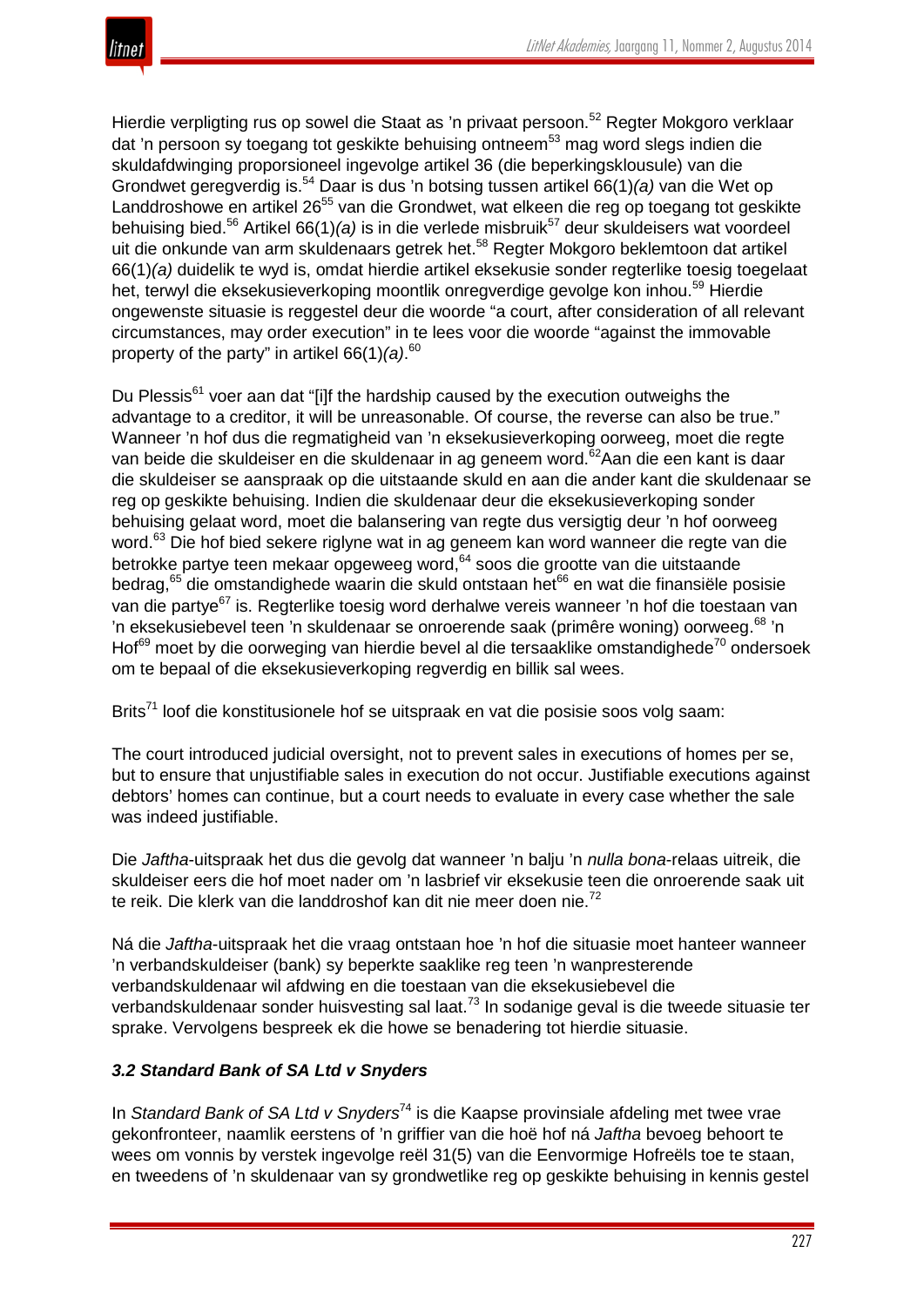

behoort te word wanneer aansoek gedoen word om sy onroerende saak uitwinbaar te laat verklaar.

Die hoë hof bevind dat die griffier wel bevoeg is om 'n vonnis by verstek toe te staan. Die doel van reël  $31(5)^{75}$  is bloot om hofprosedures te bespoedig, en geen regterlike toesig is nodig nie.<sup>76</sup> Ten opsigte van die tweede vraag betoog Standard Bank dat die situasie van 'n skuldeiser wat die uitstaande skuld met 'n verband verseker het, onderskei moet word van die situasie in *Jaftha* wat met 'n onversekerde skuldeiser gemoeid was, omdat die verbandskuldenaar vrywillig toegestem het dat 'n beperkte saaklike reg as sekerheid oor sy onroerende saak geregistreer word.<sup>77</sup> Die hoë hof bevind dat in 'n aansoek om 'n skuldenaar se onroerende saak uitwinbaar te verklaar, die uitwinbaarverklaring nie slegs 'n prosedurele aangeleentheid is nie.

Wanneer 'n hof 'n aansoek oorweeg om 'n skuldenaar se onroerende saak uitwinbaar te verklaar, word die hof deur artikel 26(3) van die Grondwet verplig om al die tersaaklike omstandighede te oorweeg.<sup>78</sup> Derhalwe bevind die hoë hof dat artikel 26 van die Grondwet van toepassing is by die oproep van 'n verband op 'n onroerende saak en die toestaan van 'n eksekusiebevel.<sup>79</sup> Die hof reik 'n praktyksriglyn uit wat 'n skuldeiser verplig om in 'n dagvaarding voldoende feite te vermeld wat die toestaan van 'n eksekusiebevel ondanks artikel 26(3) van die Grondwet sal regverdig.<sup>80</sup>

## *3.3 Nedbank Ltd v Mortinson*

*Nedbank Ltd v Mortinson*<sup>81</sup> stem nie met die *Snyders*-uitspraak ooreen nie.82 Reël 46(1) van die Eenvormige Hofreëls, wat 'n griffier in staat stel om 'n onroerende saak uitwinbaar te verklaar, word in hierdie uitspraak onder die vergrootglas geplaas. Die hof bevind dat 'n skuldenaar se reg op geskikte behuising nie altyd deur die toestaan van 'n eksekusiebevel aangetas sal word indien die onroerende saak vrywillig deur 'n verband beswaar is nie.<sup>83</sup> Die hof bevestig dat die uitwinbaarverklaring van 'n onroerende saak wat ingevolge reël 31(5)<sup>84</sup>(verstekvonnis) sonder regterlike toesig geskied het, wel 'n persoon se grondwetlike reg op toegang tot geskikte behuising beperk.<sup>85</sup> Sodanige optrede is egter regverdigbaar indien die verbandskuldenaar sy onroerende saak vrywillig as sekerheid vir die terugbetaling van sy skuld aan die skuldeiser gegee het en die hofprosedure nie deur die skuldeiser misbruik is nie.<sup>86</sup>

Die hof maak 'n onderskeid tussen twee gevalle. Die eerste behels dat eksekusie teen 'n skuldenaar se onroerende saak geneem word ter delging van 'n minimale uitstaande skuldbedrag. In sulke omstandighede word deeglike ondersoek<sup>87</sup> deur 'n hof geverg wanneer die toestaan van 'n eksekusiebevel oorweeg word. Volgens *Jaftha* is die beperking op die skuldenaar se reg in hierdie omstandighede nie redelik en geregverdig nie. Die tweede geval kom voor indien eksekusie geneem word teen die skuldenaar se onroerende saak wat deur 'n verband verseker is. Hierdie geval moet anders as die eerste een hanteer word, omdat die skuldenaar vrywillig toestem om sy onroerende saak in 'n kommersiële transaksie as sekerheid te bied en dus sy saak vrywillig onder risiko plaas.<sup>88</sup>

Ten aansien van reël 46(1) van die Eenvormige Hofreëls bevind regter Joffe<sup>89</sup> dat indien daar onvoldoende roerende sake (volgens die *nulla bona*-relaas) beskikbaar is om aan die vonnisskuld te voldoen, die *Jaftha*-uitspraak gevolg moet word.<sup>90</sup> Daarom moet reël 46(1) gewysig word deur die woorde "and a court, after consideration of all relevant circumstances, has authorised execution against the immovable property" in te voeg ná "movable property". Wanneer 'n verbandskuldenaar se onroerende saak ingevolge reël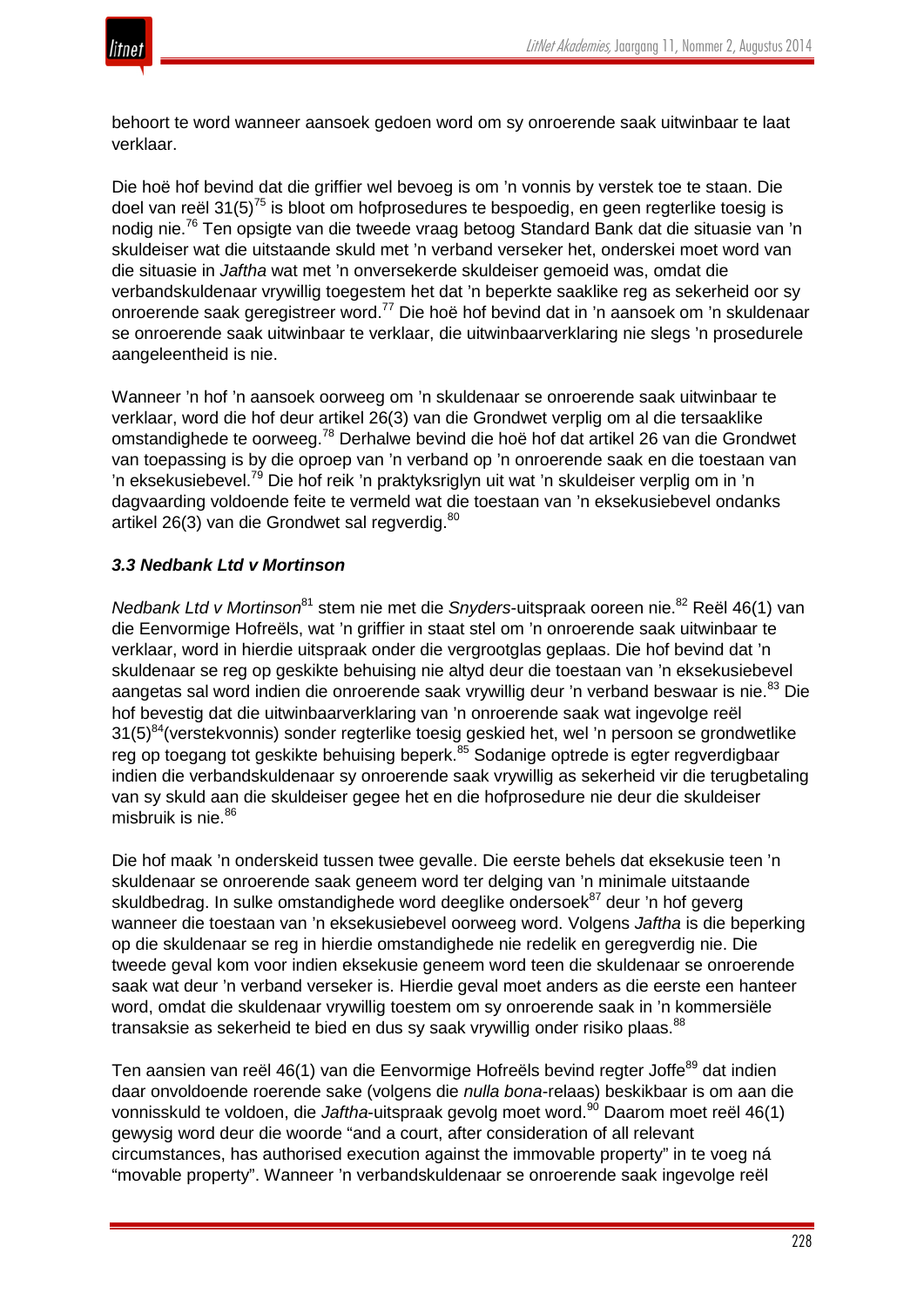

 $31(5)^{91}$  (verstekvonnis) uitwinbaar verklaar word, word geen regterlike toesig vereis nie, maar wanneer die uitwinbaarverklaring op 'n*nulla bona*-relaas volg, is die *Jaftha*-uitspraak dus van toepassing. 92

Die hof lê 'n praktyksriglyn neer wat 'n griffier in staat sal stel om te bepaal of 'n aansoek om 'n verstekvonnis na 'n hof verwys moet word.<sup>93</sup> Die inligting wat 'n skuldeiser aan 'n griffier moet verskaf, sluit die volgende in: wat die uitstaande skuldbedrag is wanneer die skuldeiser om verstekvonnis aansoek doen;<sup>94</sup> of die onroerende saak deur die staat gesubsidieer word;<sup>95</sup> of die onroerende saak deur iemand geokkupeer word;<sup>96</sup> en of die onroerende saak vir kommersiële of woondoeleindes benut word.<sup>97</sup>

# *3.4 Standard Bank of South Africa Ltd v Saunderson*

Ná die *Jaftha*-, *Snyders*-en *Mortinson*-uitspraak het die hoogste hof van appèl in *Standard Bank of South Africa Ltd v Saunderson*98die posisie wat in die hoër howe gevolg moet word, uiteengesit. Die hof verskil met die *Jaftha*-uitspraak, en bevind dat indien 'n onroerende saak (selfs die primêre woning van die skuldenaar) met 'n verband beswaar is, *Jaftha* nie toepassing vind nie, omdat die skuldenaar uit eie vrye wil 'n verbandooreenkoms aangegaan het.<sup>99</sup> Daar word verder bevind dat 'n verband 'n verbandskuldeiser in staat stel om by wanprestasie die hof om 'n eksekusiebevel teen die sekerheidsobjek te nader.<sup>100</sup> Die blote feit dat die onroerende saak die woning van die skuldenaar is, beteken nie outomaties dat daar op die skuldenaar se reg ingevolge artikel 26(1) van die Grondwet inbreuk gemaak word nie.<sup>101</sup> Die uitwinbaarverklaring van die primêre woning van die skuldenaar sal dus nie in elke situasie die skuldenaar se reg op geskikte behuising beperk nie.<sup>102</sup> Indien 'n verbandskuldenaar van mening is dat daar deur die toestaan van 'n eksekusiebevel op sy grondwetlike reg op geskikte behuising inbreuk gemaak sal word, moet hy die hof nader en beswaar aanteken. Die verbandskuldenaar moet bewys dat die eksekusiebevel op sy reg ingevolge artikel  $26(1)$  inbreuk sal maak.<sup>103</sup>

Volgens hierdie uitspraak is 'n griffier dus wel bevoeg om 'n onroerende saak van 'n verbandskuldenaar uitwinbaar te verklaar nadat 'n verstekvonnis toegestaan is.<sup>104</sup> Indien die verbandskuldenaar van mening is dat daar op sy reg ingevolge artikel 26(1) inbreuk gemaak sal word, moet hy bewyse daarvan aan die griffier verskaf, waarna die griffier die aangeleentheid na die hof sal verwys.<sup>105</sup> Die hof lê 'n praktyksriglyn neer wat 'n skuldeiser verplig om die skuldenaar in die dagvaarding in te lig oor sy reg ingevolge artikel 26 van die Grondwet en dat die toestaan van 'n eksekusiebevel moontlik op hierdie reg inbreuk kan maak. $106$ 

## *3.5 ABSA Bank Ltd v Ntsane*

In *ABSA Bank Ltd v Ntsane*<sup>107</sup> bevind regter Bertelsmann dat 'n hof 'n aansoek om eksekusie teen 'n onroerende saak van 'n verbandskuldenaar mag weier indien die uitkoms daarvan onregverdig en onbillik<sup>108</sup> teenoor die verbandskuldenaar as huiseienaar sal wees. Die regter bevind<sup>109</sup> dat die twee partye se belange teen mekaar opgeweeg moet word. Aan die een kant is daar die reg van die verbandskuldeiser om sy beperkte saaklike reg af te dwing en aan die ander kant die verbandskuldenaar se reg op geskikte behuising.

Regter Bertelsmann bevind dat die toestaan van die eksekusiebevel *in casu*<sup>110</sup> moreel en eties verdag skyn te wees.<sup>111</sup> Hy som die opweging van belange<sup>112</sup> soos volg op: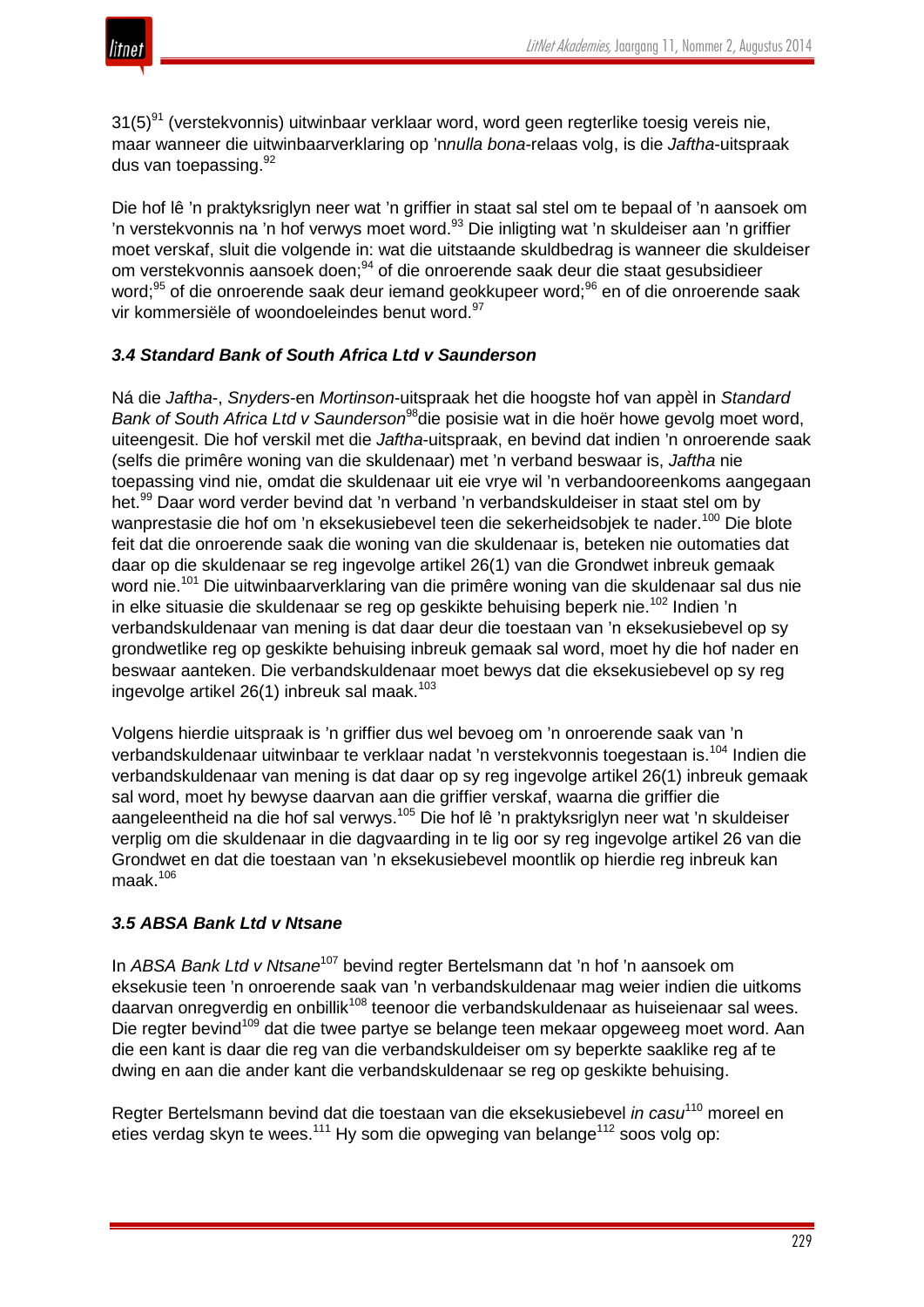

In this weighing-up process the proportionality of the harm must be considered that may befall the defendants if judgment is granted. It must be weighed against the harm plaintiff may suffer if the agreement underlying the registration of the mortgage bond is rendered commercially ineffective.<sup>113</sup>

Indien 'n verbandskuldenaar se uitstaande skuld dus van so aard is dat dit deur die verkoop van sy roerende sake gedelg kan word, moet die verbandskuldeiser redes aan die hof verskaf waarom die uitstaande skuld eerder deur die uitwinbaarverklaring van die onroerende saak gedelg moet word as deur dié van die roerende sake.<sup>114</sup> Die verlening van 'n eksekusiebevel vir die uitwinbaarverklaring van 'n persoon se huis ter delging van R18,46 is ongeregverdig<sup>115</sup> en die verbandskuldeiser kon van alternatiewe metodes gebruik gemaak het om die uitstaande skuld te delg, soos om op die verbandskuldenaar se roerende sake beslag te laat lê.<sup>116</sup>

## *3.6 Gundwana v Steko Development CC*

Uit bostaande bespreking blyk dit dat daar twee teenstrydige standpunte is ten aansien van 'n klerk en griffier se bevoegdheid om 'n skuldenaar se woning uitwinbaar te verklaar. Die een standpunt word deur *Jaftha* en *Snyders*gehuldig, waarin bevind is dat dit ongrondwetlik is om eksekusie sonder regterlike toesig teen 'n skuldenaar se woning toe te staan. Daarteenoor staan *Mortinson* en *Saunderson*, waarvolgens die toestaan van 'n eksekusiebevel teen die woning van 'n skuldenaar sonder regterlike toesig nie in alle omstandighede ongrondwetlik sal wees nie.<sup>117</sup> Die uitwerking van artikel 26 van die Grondwet op die oproeping van 'n verband op 'n onroerende saak indien die verbandskuldenaar sonder behuising gelaat sal word as gevolg van die uitreiking van 'n lasbrief deur 'n griffier, isdeur die konstitusionele hof in *Gundwana v Steko Development CC*118deeglikonder die loep geneem. Reël 46(1) van die Eenvormige Hofreëls bepaal dat 'n griffier van die hoë hof 'n vonnis by verstek teen 'n onroerende saak van die skuldenaar kan toestaan en 'n lasbrief vir eksekusie kan uitreik selfs as die onroerende saak die primêre woning van die skuldenaar is. In *Gundwana* is die ongunstige situasie hersien en is daar bevind dat reël 46(1) ongrondwetlik is, omdat die huisvesting van 'n verbandskuldenaar uitwinbaar verklaar kan word sonder regterlike toesig.<sup>119</sup>

Regter Froneman stel regterlike toesig as 'n vereiste wanneer 'n aansoek gebring word om 'n verbandskuldenaar<sup>120</sup> se primêre woning<sup>121</sup> as gevolg 'n van geldelike skuld uitwinbaar te verklaar.<sup>122</sup> Hy erken dat 'n verbandskuldenaar vrywillig sy eiendomsreg beperk deur sy onroerende saak as sekerheid vir die terugbetaling van 'n skuld aan te bied, maar dit beteken nie dat die afdwinging van die verbandskuldeiser se beperkte saaklike reg sonder regterlike toesig kan plaasvind of dat die verbandskuldenaar sodoende van sy regte ingevolge artikel 26 van die Grondwet afsien of dat die verbandskuldeiser sy beperkte saaklike reg kan afdwing wanneer die eksekusieproses misbruik word nie.<sup>123</sup> 'n Hof moet by die oproeping van 'n verband op die huis van 'n skuldenaar alle tersaaklike omstandighede.<sup>124</sup> soos verlang in artikel 26(3), in ag neem om te bepaal of die toestaan van 'n eksekusiebevel billik en regverdigbaar sal wees.<sup>125</sup>

Regter Froneman het verder bevind dat eksekusie deel van ons ekonomie uitmaak en nie as 'n onaangename proses beskou behoort te word nie. Gevaarligte moet flikker slegs indien die metode wat in die eksekusieproses gebruik word, nie in verhouding is met alternatiewe metodes wat gebruik kan word om dieselfde uitkoms te bereik nie. Indien daar geen ander soortgelyke wyse is om dieselfde uitkoms te bereik nie, kan eksekusie nie vermy word nie.<sup>126</sup>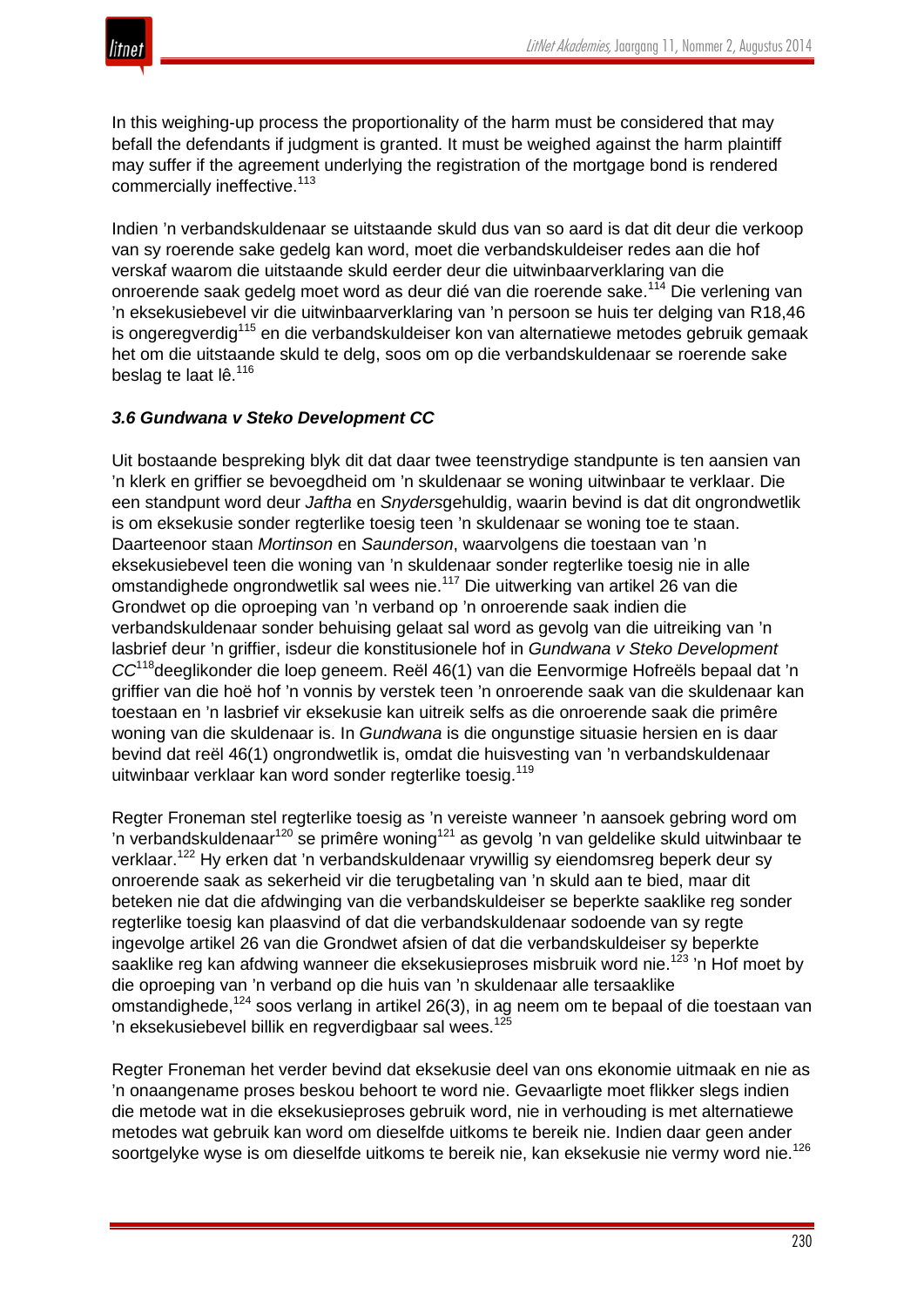

Derhalwe bevind regter Froneman dat reël 46(1),<sup>127</sup> wat 'n griffier gemagtig het om 'n lasbrief vir eksekusie toe te staan en die onroerende saak (primêre woning) van 'n verbandskuldenaar in eksekusie te laat verkoop, gewysig moet word deur reël 46(1)*(a)*(ii) in te lees.<sup>128</sup> Die wysiging van reël 46 vind op dieselfde wyse<sup>129</sup> plaas as die wysiging wat ná *Jaftha* in artikel 66(1)*(a)* van die Wet op Landdroshowe<sup>130</sup> aangebring is.<sup>131</sup> Hierdie wysiging het tot gevolg dat 'n eksekusiebevel toegestaan sal word slegs indien dit billik en regverdigbaar is.<sup>132</sup>

Reël 46(1)(a)(ii)<sup>133</sup> lui nou soos volg:

(1) *(a)* Geen uitwinningslasbrief teen die onroerende goed van enige vonnisskuldenaar sal uitgeneem word nie totdat –

 $(i)$  ...

(ii) sodanige onroerende goed spesiaal as vatbaar vir eksekusie deur die hof verklaar is of, in die geval waar vonnis neergelê is ooreenkomstig reël 31(5), deur die griffier: Met dien verstande dat, waar die eiendom waarop beslag gelê gaan word, *die primêre woning van die vonnisskuldenaar is, geen lasbrief uitgereik sal word nie behalwe as die hof, nadat alle toepaslike omstandighede in oorweging gebring is*, 'n bevel teen sodanige eiendom uitvaardig.<sup>134</sup>

Nóg die Grondwet nóg wetgewing gee 'n aanduiding van wat as "alle tersaaklike omstandighede" beskou kan word. Hierdie onsekerheid is deur die uitspraak van die Noord-Gautengse hoë hof in *Firstrand Bank Ltd v Folscher*<sup>135</sup> uit die weg geruim. Dié uitspraak verstrek 'n lys vrae wat deur die howe gestel kan word wanneer die toestaan van 'n eksekusiebevel teen die woning van 'n skuldenaar oorweeg word. Die vrae<sup>136</sup> sluit die volgende in:

a) Is die beswaarde onroerende saak die skuldenaar se primêre woning?

b) Wat was die omstandighede waarin die skuld ontstaan het?

c) Wat is die bedrag van die uitstaande skuld op die datum waarop aansoek gebring word om die verband op te roep?

d) Wat is die totale bedrag van die vonnisskuld?

e) Hoe getrou was die skuldenaar met sy afbetalings (geskiedenis van betalings)?

f) Wat is die skuldeiser se finansiële welstand in vergelyking met dié van die skuldenaar?

g) Bestaan daar enige moontlikheid dat die skuldenaar se finansiële verpligtinge teenoor die skuldeiser geskik kan word binne 'n redelike tyd om sodoende die eksekusie teen die skuldenaar se primêre woning te vermy?

h) Wat is die nadeel wat die toestaan of weiering van 'n eksekusiebevel sal inhou vir sowel die skuldeiser as die skuldenaar?

i) Is enige kennis ingevolge artikel 129(1)(a) van dieKredietwet<sup>137</sup> aan die skuldenaar gegee voordat die aansoek aanhangig gemaak is?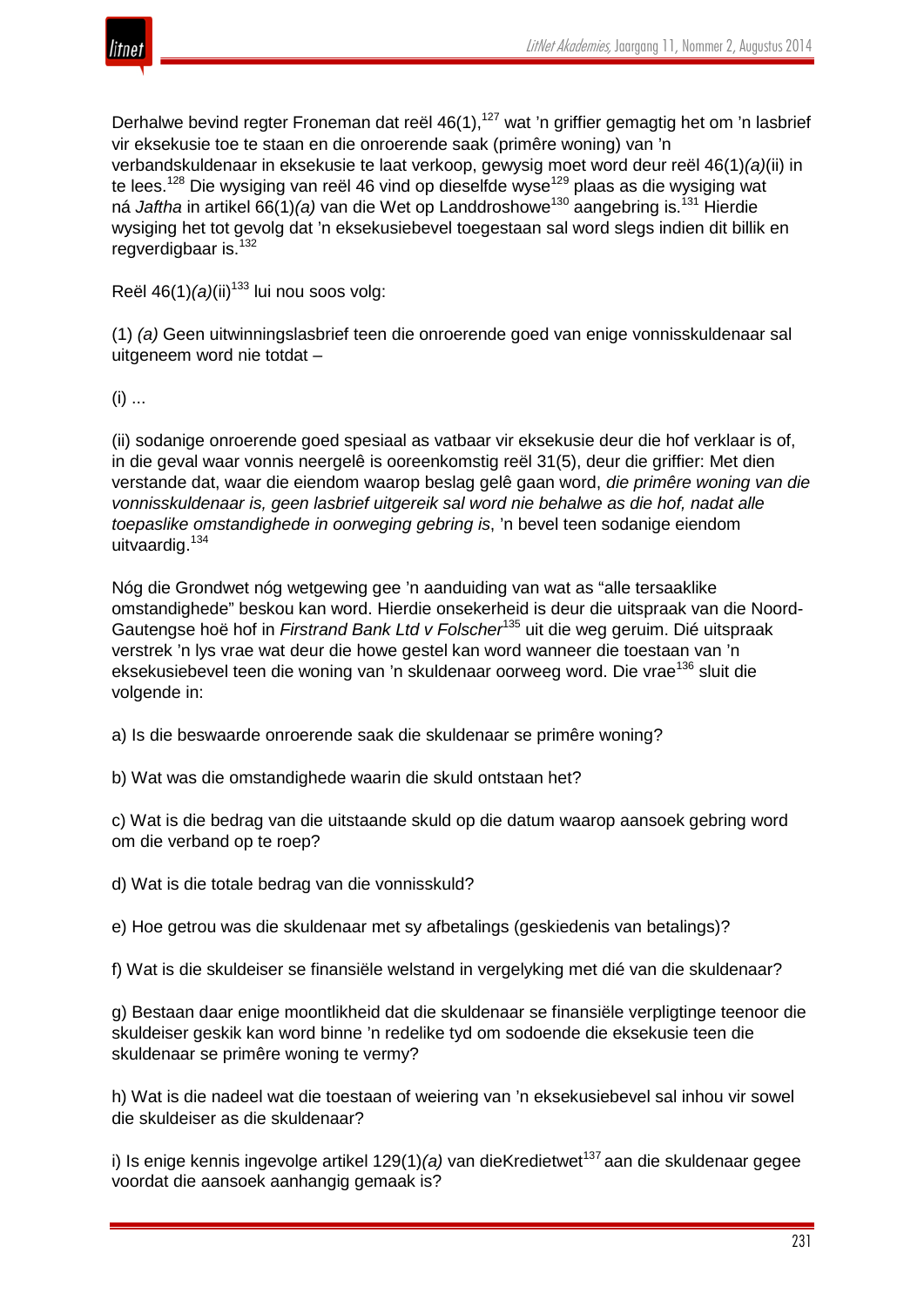

j) Wat was die skuldenaar se reaksie op bogenoemde kennisgewing?

k) Wat was die tydsverloop tussen die aflewering van die artikel 129(1)*(a)*-kennisgewing en die stadium toe die saak aanhangig gemaak is?

l) Is die betrokke onroerende saak met behulp van 'n staatsubsidie bekom?

m) Word die onroerende saak deur iemand anders as die skuldenaar geokkupeer?

n) Word die onroerende saak deur die skuldenaar geokkupeer?

o) Is die onroerende saak bekom deur krediet wat deur die skuldeiser verskaf is?

p) Sal die skuldenaar sy reg op geskikte behuising verloor indien die eksekusiebevel toegestaan word?

q) Is daar enige aanduiding dat die skuldeiser die aksie met verdagte motiewe aanhangig gemaak het?

r) Wat is die posisie van die skuldenaar se afhanklikes en ander okkupeerders?<sup>138</sup>

Die hof beslis dat elke saak onafhanklik oorweeg moet word en dat nie al bovermelde vrae noodwendig by alle sake gevra hoef te word nie.<sup>139</sup> Die hof bevind derhalwe dat indien enige eksekusiemaatreëls deur 'n skuldeiser misbruik word, 'n hof nie verplig sal wees om die eksekusiebevel teen die onroerende saak van die skuldenaar toe te staan nie.<sup>140</sup> Selfs al is geen eksekusiemaatreëls deur die skuldeiser misbruik nie, mag die hof steeds die toestaan van die eksekusiebevel teen die onroerende saak weier indien daar 'n alternatiewe metode is om die uitstaande skuld te delg sonder om die skuldenaar sonder behuising te laat.<sup>141</sup> In *ABSA Ltd v Petersen*<sup>142</sup> beklemtoon die hof watter belangrike rol die finansiering van 'n verband in die realisering van 'n reg op toegang tot geskikte behuising speel en verduidelik soos volg:

The recognition of the important role played by the provision of mortgage finance, in assisting towards the realisation of the right of adequate housing that is evident in all of these judgments, is significant. It confirms that public policy supports the enforcement of home-related mortgage contracts, except where it is apparent that their enforcement is sought in bad faith.<sup>143</sup>

Uit bostaande bespreking is dit duidelik dat die huidige regsposisie rakende die oproep van 'n verband beduidend deur hierdie onlangse regspraak verander is.

## **4. Slotopmerkings**

Die hofprosedure by die oproeping van 'n verband op 'n onroerende saak is in die afgelope tyd ingrypend deur die Grondwet en die regspraak verander. Artikel 26 van die Grondwet, wat voorsiening vir 'n reg op toegang tot geskikte behuising maak, was hier van deurslaggewende belang. 'n Aansoek om verstekvonnis en die uitreiking van 'n lasbrief vir eksekusie is deur onder meer die twee opspraakwekkende uitsprake in *Jaftha v Schoeman; Van Rooyen v Stoltz*<sup>144</sup> en *Gundwana v Steko Development CC*<sup>145</sup> ingrypend verander.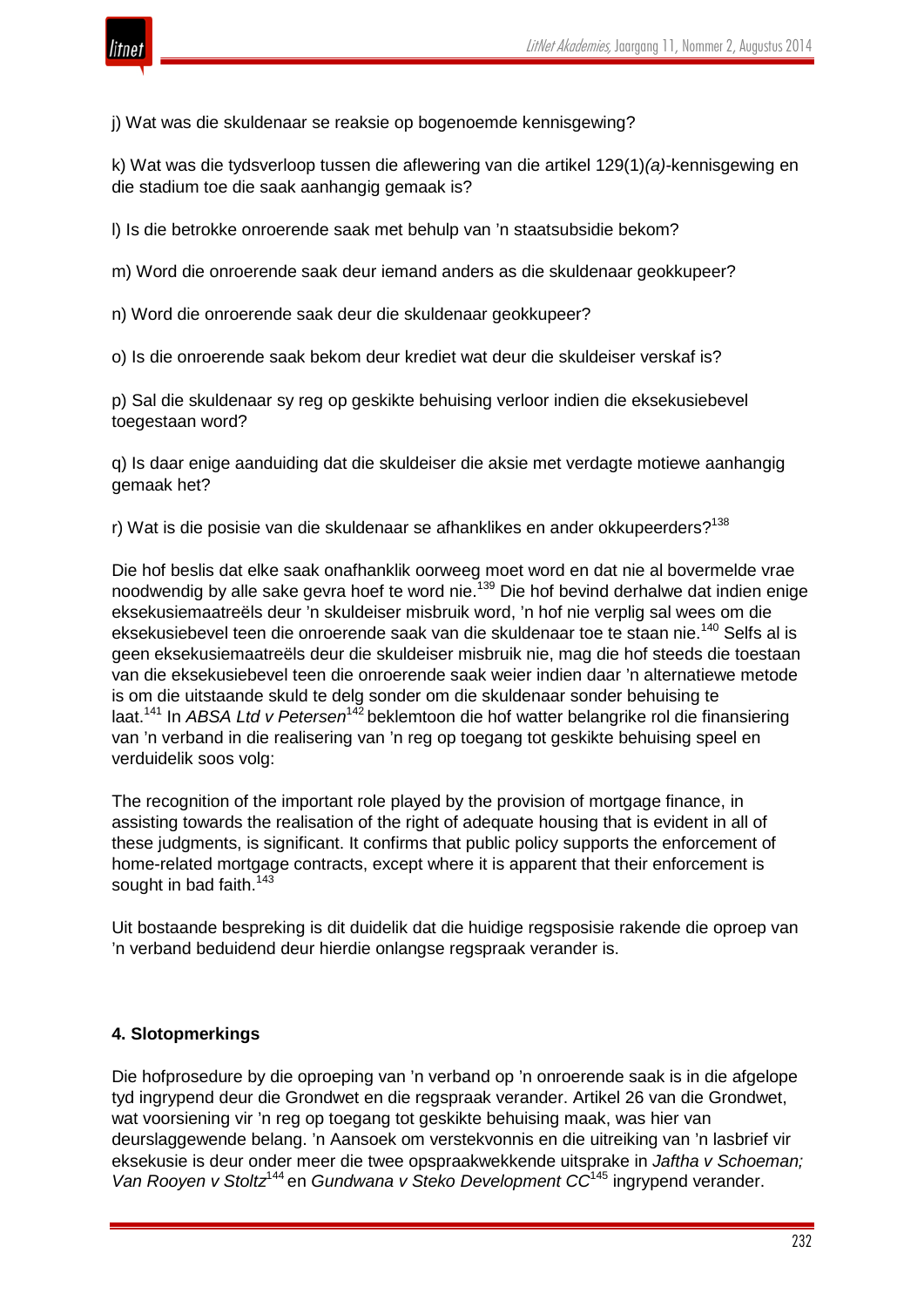

Die vraag of die toestaan van 'n verstekvonnis<sup>146</sup> teen die primêre woning van 'n skuldenaar sonder regterlike toesig inbreuk maak op 'n persoon se reg op toegang tot geskikte behuising ingevolge artikel 26 van die Grondwet, is in die konstitusionele hof ondersoek. Voorheen was 'n klerk van die landdroshof en 'n griffier van 'n hoë hof bevoeg om 'n verstekvonnis en 'n lasbrief vir eksekusie uit te reik teen die onroerende saak (primêre woning) van 'n skuldenaar sonder dat regterlike toesig vereis is. Die konstitusionele hof bevind in beide uitsprake dat regterlike toesig vereis word wanneer die uitwinbaarverklaring van 'n onroerende saak (primêre woning) van 'n skuldenaar oorweeg word en dat 'n hof deur artikel 26(3) van die Grondwet verplig word om "alle tersaaklike omstandighede" te oorweeg ten einde te bepaal of die toestaan van die vonnis billik en geregverdig sal wees. Wanneer 'n hof die billikheid van die uitwinbaarverklaring en die eksekusiebevel oorweeg, moet die regte van sowel die skuldeiser as die skuldenaar teen mekaar opgeweeg word. Aan die een kant is daar die skuldeiser se reg om die onroerende saak by wanprestasie uitwinbaar te laat verklaar ter delging van die uitstaande skuld, en aan die ander kant die skuldenaar se reg op toegang tot geskikte behuising ingevolge die Grondwet. Indien die skuldenaar deur die toestaan van die eksekusiebevel sonder behuising gelaat word, moet die balansering van regte versigtiger deur 'n hof toegepas word. Derhalwe moet 'n hof ondersoek instel om te bepaal of enige eksekusiemaatreëls in die spesifieke situasie deur die verbandskuldeiser misbruik is en of die skuld op 'n ander wyse gedelg kan word. Indien 'n hof van mening is dat die uitstaande skuld op 'n alternatiewe wyse gedelg kan word, kan die hof die toestaan van die eksekusiebevel weier, al is die eksekusiemaatreëls nie deur die verbandskuldeiser misbruik nie. In *Firstrand Bank Ltd v Folscher*<sup>147</sup> is 'n lys van tersaaklike omstandighede wat deur 'n hof in ag geneem kan word, uiteengesit.

Alhoewel daar dus ná *Jaftha* en *Gundwana* oënskynlik diepgaande inbreuk op 'n verbandskuldeiser se bevoegdhede ingevolge sy verbandreg gemaak word, is dit geregverdig in die lig van die Grondwet. In die afweging van die belange van die verbandskuldeiser en dié van die verbandskuldenaar is die howe sensitief vir die balans wat daar gevind moet word.

Van der Walt en Brits<sup>148</sup> vat die resultaat van hierdie ontwikkeling vir die verbandreg gepas soos volg saam:

However, save for the presence of procedural irregularities and extraordinary disproportionality, it is submitted that courts will extremely rarely interfere with creditors' substantive rights to foreclose mortgage bonds. If the mechanisms in the National Credit Act cannot provide viable relief, it would generally be unjustifiable to deny the creditor what it is entitled to, namely direct execution. Therefore, where no viable alternatives are available an execution order should be granted, even if it results in the situation where the debtor is left homeless.

In die latere *ABSA Ltd v Petersen*<sup>149</sup> beskou regter Binns-Ward die aangeleentheid tereg ook vanuit 'n ander hoek:

The right to housing is not an absolute right; and it is a right to adequate housing. not to *housing that a mortgagor is unable to afford.*<sup>150</sup> In the context of hypothecation, the defendant mortgagor's right to ownership of his or her home must, in general, yield to the mortgagee's right to realise its security. It is only when the exercise of the mortgagee's right is in bad faith that effect should not be given to the right.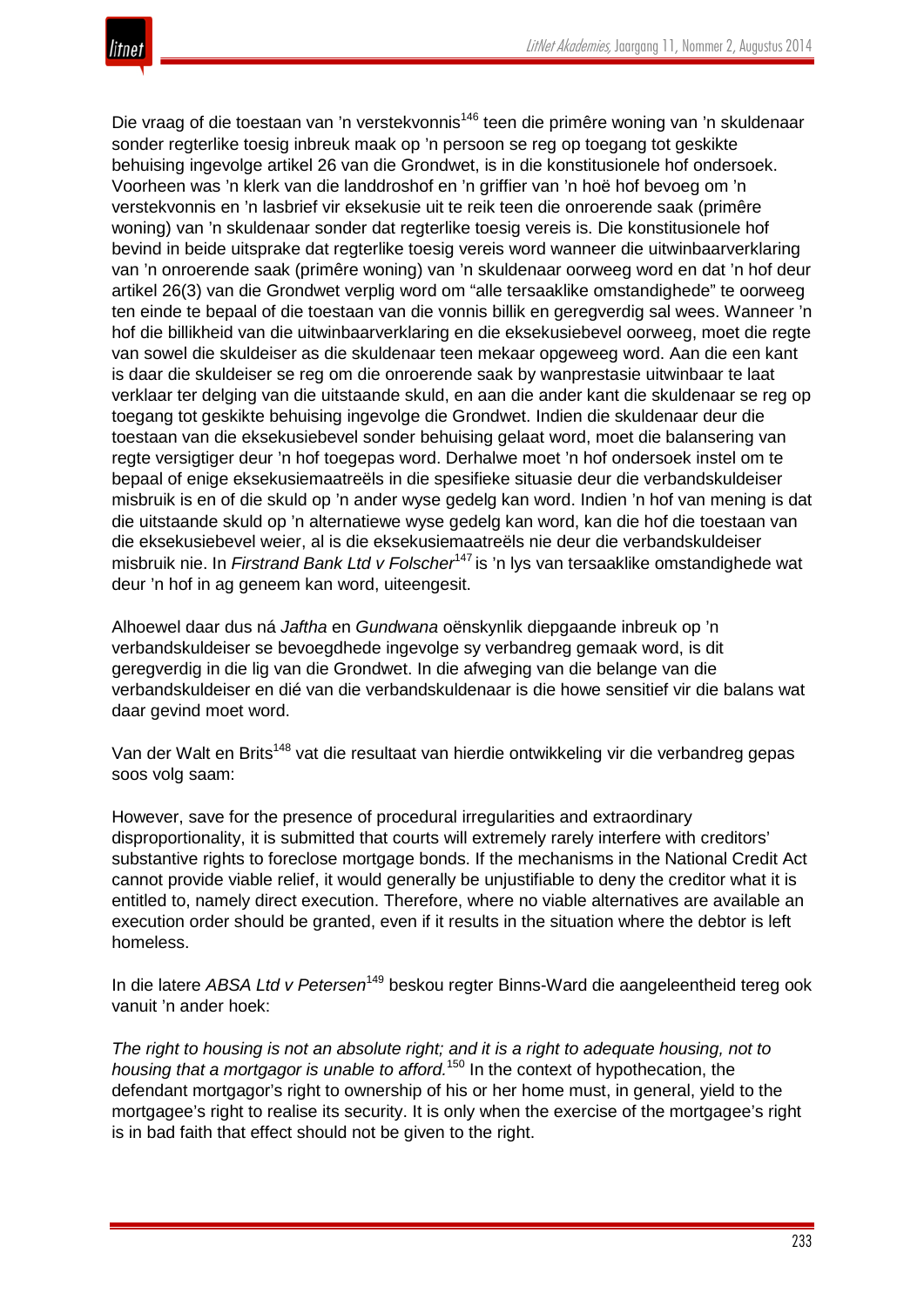

Daarom moet daar in gedagte gehou word dat wanneer 'n verband op die primêre woning van 'n verbandskuldenaar opgeroep word, die verbandskuldenaar nie onder die indruk moet wees dat sy woning as gevolg van artikel 26 van die Grondwet teen uitwinbaarverklaring immuun is nie.

## **Bibliografie**

Akkermans, B. en E. Ramaekers (reds.). 2012. *Property law perspectives.* Cambridge: Intersentia.

Badenhorst, P.J., J.M. Pienaar en H. Mostert. 2006. *Silberberg & Schoeman property.* 5de uitgawe. Durban: LexisNexis Butterworths.

Brits, R. 2012. Mortgage foreclosure under the Constitution: Property, housing and the National Credit Act*.*Ongepubliseerde LLD-proefskrif, Universiteit Stellenbosch.

—. 2013a. Sale in execution of property at unreasonably low prices indicates abuse of process. *Tydskrif vir Hedendaagse Romeins-Hollandse Reg*, 76:451–8.

—. 2013b. Purging mortgage default: Comments on the right to reinstate credit agreements in terms of the National Credit Act. *Stellenbosch Law Review,* 24(1):165–84.

Cilliers, A.C., C. Loots en H.C. Nel. 2009. *Herbstein & Van Winsen: The civil practice of the high courts and the supreme court of South-Africa.* 5de uitgawe. Volume 2. Lansdowne: Juta.

Du Bois, F. (red.). 2007. *Wille's principles of South African law.* 9de uitgawe. Lansdowne: Juta.

Du Plessis, E. 2012. Judicial oversight for sales in execution of residential property and the National Credit Act. *De Jure,* 33:532–55.

Fuchs, M.M. 2013. The impact of the National Credit Act 34 of 2005 on the enforcement of a mortgage bond:*Sebola v Standard Bank of South Africa Ltd* 2012 (5) SA 142 (CC). *Potchefstroom Elektroniese Regstydskrif,*16(3):334–47.

—. 2014a. Regsposisie indien 'n artikel 129(1)(a)-kennisgewing ingevolge die *National Credit Act* 34 van 2005 nie die verbandskuldenaar bereik het nie. *Tydskrif vir Hedendaagse Romeins-Hollandse Reg*. [Ter perse.]

—. 2014b. Verontrustende aspekte van die eksekusieverkopingsproses: aanbevelings. *Tydskrif vir Hedendaagse Romeins-Hollandse Reg*. [Ter perse.]

Juma, L. 2012. Mortgage bonds and the right of access to adequate housing in South Africa: *Gundwana v Steko Development & Others* 2011 (3) SA 608 (CC). *Journal for Juridical Science*, 37(1):1−21.

Mostert, H. en A. Pope (reds.). 2010. *Die beginsels van die sakereg in Suid-Afrika.* Kaapstad: Oxford University Press.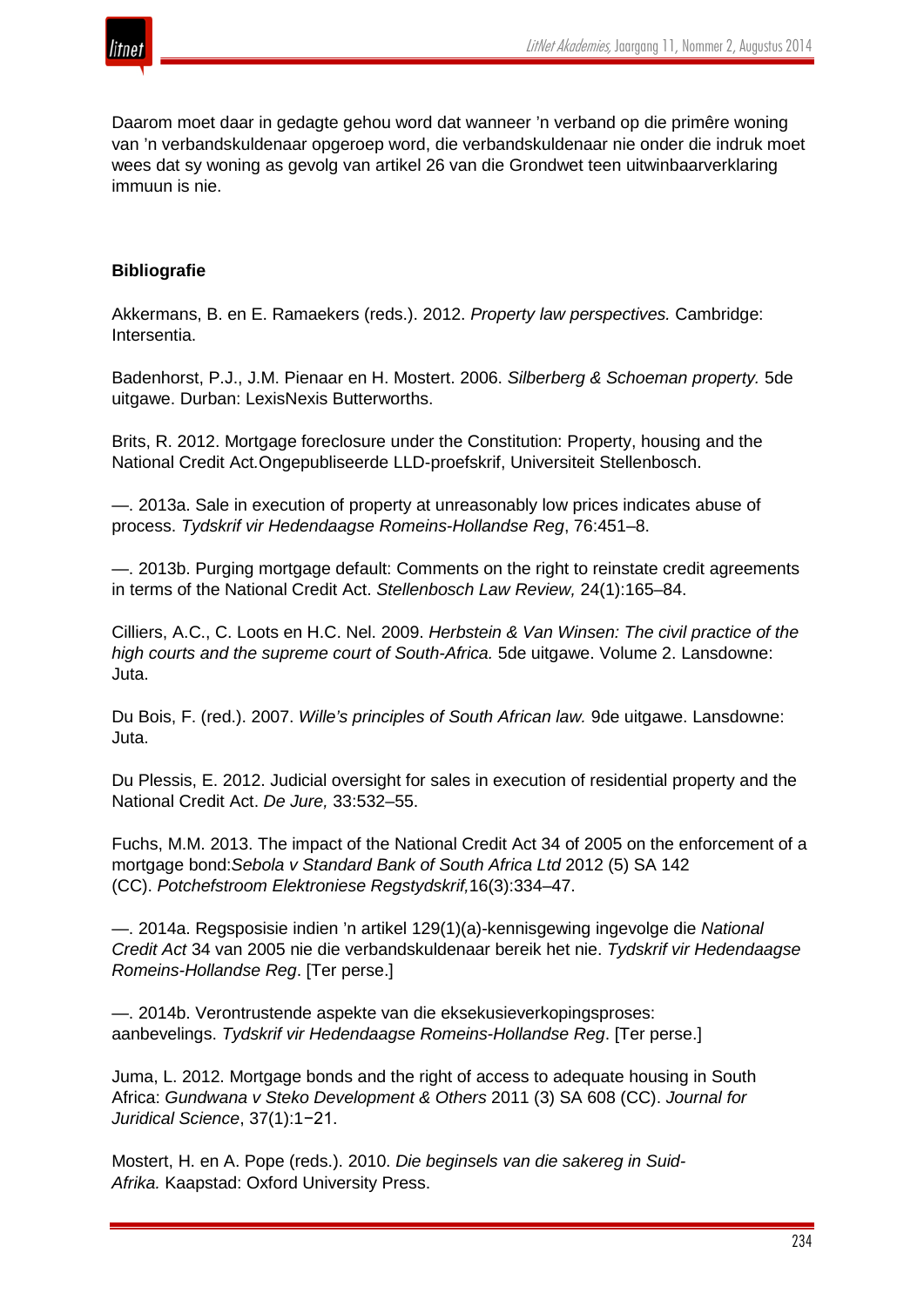

Otto, J.M. en R.L. Otto. 2013. *The National Credit Act explained.* 3de uitgawe. Durban, Johannesburg en Kaapstad: LexisNexis.

Patterson, T.J. 2001. *Eckard's principles of civil procedure in the magistrates' courts.* 4de uitgawe. Lansdowne: Juta.

Pistorius, D. 1993. *Pollak on jurisdiction.* 2de uitgawe. Kenwyn: Juta.

Scott, S. 2002. Summary execution clauses in pledge and perfecting clauses in notarial bonds. *Tydskrif vir Hedendaagse Romeins-Hollandse Reg*, 65:656−64.

Scott, T.J. en S.J. Scott. 1987. *Wille's law of mortgage and pledge in South Africa.* 3de uitgawe. Lansdowne: Juta.

Van der Merwe, C.G. 1979. *Sakereg.* Durban: Butterworth.

Van der Walt, A.J. en R. Brits. 2012. Judicial oversight over the sale in execution of mortgaged property: *Gundwana v Steko Development 2011 3 SA 608 (CC); Nedbank Ltd v Fraser and four other cases 2011 4 SA 363 (GSJ)*.*Tydskrif vir Hedendaagse Romeins-Hollandse Reg,* 75:322−9.

Van der Walt, A.J. en G.J. Pienaar. 2009. *Inleiding tot sakereg.* 6de uitgawe. Lansdowne: Juta.

## **Eindnotas**

\* Graag bedank ek prof. Susan Scott van die Departement Privaatreg aan Unisa vir die goeie akademiese grondslag wat sy by my tuisgebring het. Hierdie artikel is gebaseer op my LLM(A)-verhandeling, getiteld "Die oproepingsproses van verbande op onroerende sake in die Suid-Afrikaanse reg"(Unisa, 2013), wat ek onder haar leiding voltooi het*.*

 $1$  Brits (2012:49) verduidelik dat 'n beperkte saaklike reg op 'n saak van die skuldenaar die verbandskuldeiser in staat stel "to 'hold' the property as security until the debt has been satisfied". Sien ook Badenhorst e.a. (2006:631); Mosterten Pope (reds.)(2010:330).

<sup>2</sup> *Vonnis* word hier in die betekenis van die Engels "judgment" gebruik en nie in die betekenis van "sentence" nie, en wel o.a. na aanleiding van *Dickenson v Fisher's Executors* 1914 AD 424, 427, waarin die regter die begrip*judgment* soos volg verduidelik: "[T]he term judgment is used to describe a decision of a court of law upon relief claimed in an action." "*Vonnis"* word dus hier in die betekenis van "judgment" gebruik en nie in die betekenis van "sentence" nie.

<sup>3</sup> Brits (2012:49) verduidelik soos volg: "Obtaining a judgment followed by a sale in execution is the only way for the mortgagee to enforce its right of recourse." Sien ook Akkermans en Ramaekers (reds.) (2012:85); Du Bois (red.) (2007:639); Van der Merwe (1979:454); Scott en Scott (1987:203).

<sup>4</sup> Mostert en Pope (reds.) (2010:343); Badenhorst e.a. (2006:367).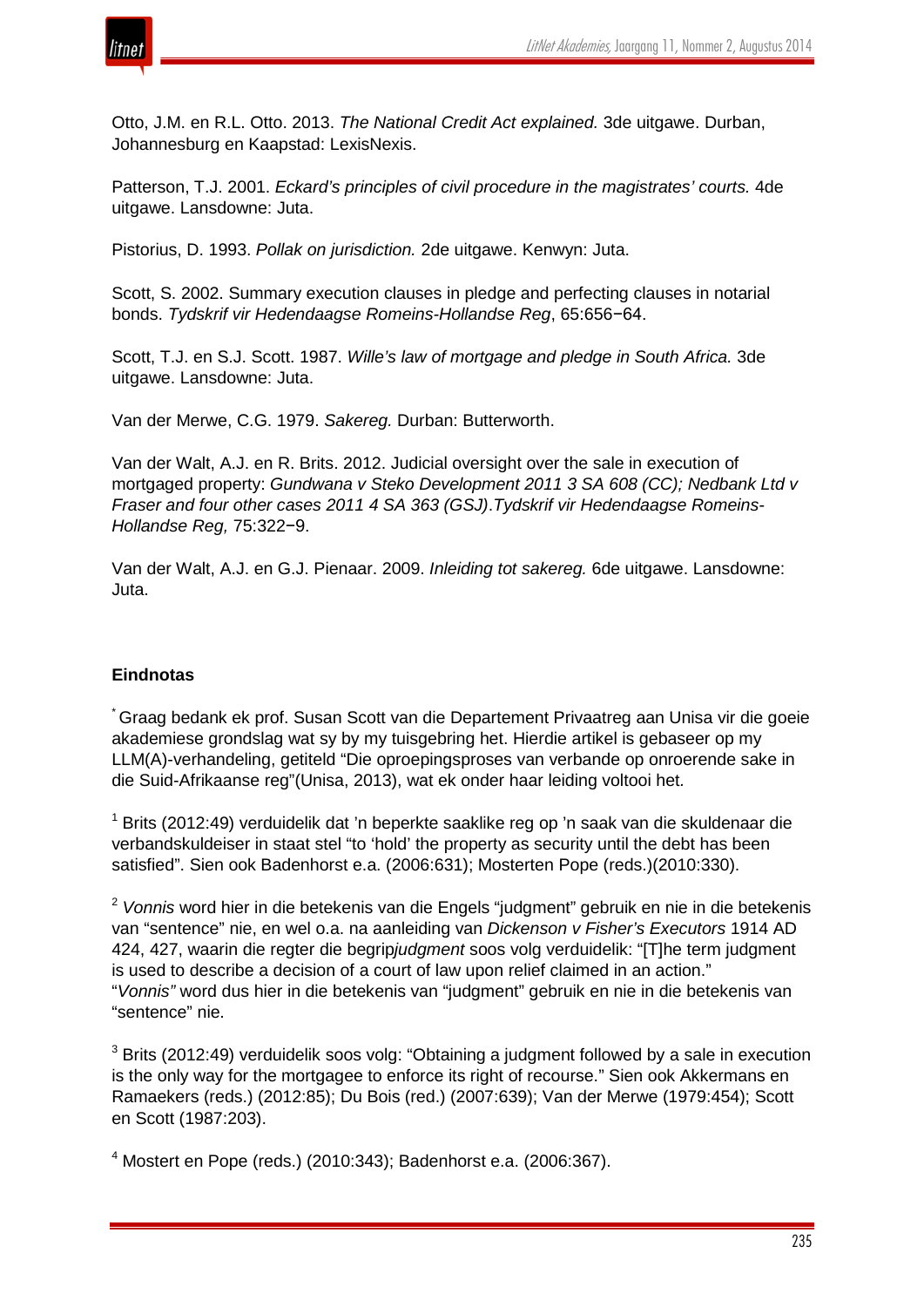

<sup>5</sup> Die begrip *eksekusie* word deur Cilliers e.a. (2009:1023) soos volg gedefinieer: "Execution is a process for enforcing judgments and is only available when the claim or *lis* has been judicially resolved." Sien ook *September v Nedcor Bank Ltd* 2005 1 SA 500 (K) 503−4.

 $6$  Sien Fuchs (2014b) (ter perse) vir 'n volledige bespreking.

<sup>7</sup> Van der Walt en Pienaar (2009:278); Badenhorst e.a. (2006:357);Du Bois (red.)(2007:427).

<sup>8</sup> 34 van 2005. Hierdie wet is nie in Afrikaans gepubliseer nie, maar in hierdie artikel word dit die Kredietwet genoem. Daar is verskeie beskermingsmeganismes in die Kredietwetom 'n verbruiker se posisie te verbeter, o.m. art. 86(1), wat 'n verbruiker die reg tot skuldhersiening bied, en art. 129(1)*(a)*, wat 'n kredietverskaffer/verbandskuldeiser verplig om die verbruiker/verbandskuldenaar in kennis te stel van sy wanprestasie. Hierdie art. 129(1)*(a)* kennisgewing bied aan 'n verbruiker/verbandskuldenaar die geleentheid om met die kredietverskaffer/verbandskuldeiser te onderhandel rakende afbetaling van die uitstaande skuld.

<sup>9</sup> Sien Otto en Otto (2013:105–21). Sien verder Fuchs (2014a) (ter perse) vir 'n volledige bespreking. Sien ook Fuchs (2013:334−47).

<sup>10</sup> Patterson (2001:18); Pistorius (1993:1). Jurisdiksie beteken dat 'n hof oor die nodige bevoegdheid beskik om 'n geskil tussen die partye aan te hoor en te bereg. Die jurisdiksie van 'n bepaalde hof word deur die Grondwet bepaal en deur wetgewing en gemeenregtelike beginsels gereël. Laasgenoemde beginsels moet teen die agtergrond van die statutêre beperkings in die Wet op Landdroshowe 32 van 1944 en die Wet op die Hoër Howe 10 van 2013 uitgelê word.

<sup>11</sup> 'n Lasbrief vir eksekusie stel 'n balju in staat om op die onroerende saak van die verbandskuldenaar beslag te lê. Voordat die balju ingevolge die lasbrief op die onroerende sake beslag mag lê, moet daar eers 'n skriftelike kennisgewing aan die verbandskuldenaar, die registrateur van aktes en (indien van toepassing) die okkupeerder van die onroerende saak beteken word.

<sup>12</sup> Wanneer daar na *balju* verwys word, sluit dit 'n persoon in wat ingevolge artikel 2 van die Wet van Balju's90 van 1986 aangestel is en 'n persoon wat ingevolge artikels 5 en 6 van hierdie wet as 'n waarnemende balju of 'n adjunkbalju aangestel is.

 $13$  Die eksekusieverkoping ten aansien van onroerende sake word in reël 43(6)–(15) van die Landdroshofreëls, gelees saam met artikel 66 van die Wet op Landdroshowe 32 van 1944 en reël 46(4)–(14) van die Eenvormige Hofreëls, gereguleer.

<sup>14</sup> Scott (2009:576).

<sup>15</sup> Reël 43(10) van die Landdroshofreëls; reël 46(10) van die Eenvormige Hofreëls; sien ook Brits (2013:166). Artikel 45(1) van die Consumer Protection Act68 van 2008 bepaal soos volg: "In this section, 'auction' includes a sale in execution of or pursuant to a court order, to the extent that the order contemplates that the sale is to be conducted by an auction." Volgens Scott (2009:590) vind 'n eksekusieverkoping (openbare veiling) in Frankryk in die hof plaas.

<sup>16</sup> Brits (2012:49).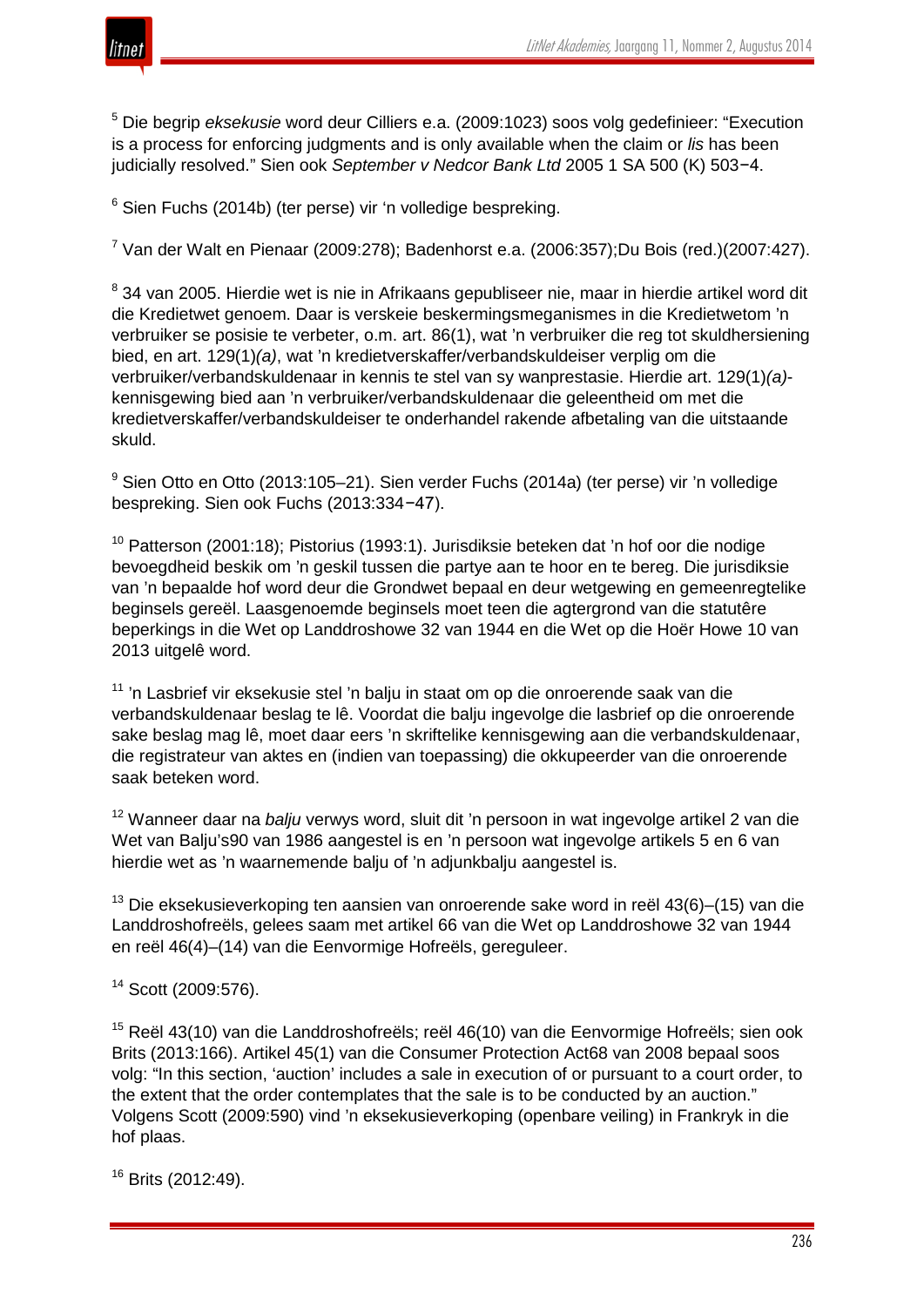<sup>17</sup> Sien Fuchs (ter perse).

<sup>18</sup> *Firstrand Bank Ltd v Woods* 2011 5 SA 536 (SOK).

<sup>19</sup> Par. 8.

- <sup>20</sup> Reël 43(2) van die Landdroshofreëls.
- $21$  Reël 46(3) van die Eenvormige Hofreëls.
- <sup>22</sup> *Firstrand Bank Ltd v Woods* 2011 5 SA 536 (SOK) par. 8.

 $23$  59 van 1959.

<sup>24</sup> Wet op die Hooggeregshof 59 van 1959.

<sup>25</sup> Eenvormige Hofreëls; sien ook *Firstrand Bank Ltd v Woods* 2011 5 SA 536 (SOK) par. 10.

- <sup>26</sup> *Jaftha v Schoeman; Van Rooyen v Stoltz* 2005 2 SA 140 (KH).
- <sup>27</sup> *Gundwana v Steko Development CC* 2011 3 SA 608 (KH).
- <sup>28</sup> Landdroshof.
- $29$  Hoë hof.
- $30$  (2012:69).
- $31$  Art. 26 van die Grondwet bepaal die volgende:
- (1) Elkeen het die reg op toegang tot geskikte behuising.

(2) Die staat moet redelike wetgewende en ander maatreëls tref om binne sy beskikbare middele hierdie reg in toenemende mate te verwesenlik.

(3) Sonder 'n hofbevel wat na oorweging van al die tersaaklike omstandighede toegestaan is, mag niemand uit hul woning gesit word en mag niemand se woning gesloop word nie. Geen wetgewing mag arbitrêre uitsettings veroorloof nie.

<sup>32</sup> Art. 66(1)*(a)* van dieWet op Landdroshowe 32 van 1944; reël 45(1) van die Eenvormige Hofreëls; Badenhorst e.a. (2006:407).

<sup>33</sup> *Gundwana v Steko Development CC* 2011 3 SA 608 (KH) par. 37; Mosterten Pope (reds.)(2010:344); Badenhorst e.a. (2006:407).

<sup>34</sup> *Standard Bank of South Africa Ltd v Saunderson* 2006 2 SA 264 (HHA) par. 3; Badenhorst e.a. (2006:407).

 $35$  Artikel 66(8) van die Wet op Landdroshowe32 van 1944. Daar bestaan egter geen soortgelyke artikel of hofreël in die Wet op die Hoër Howe 10 van 2013 nie.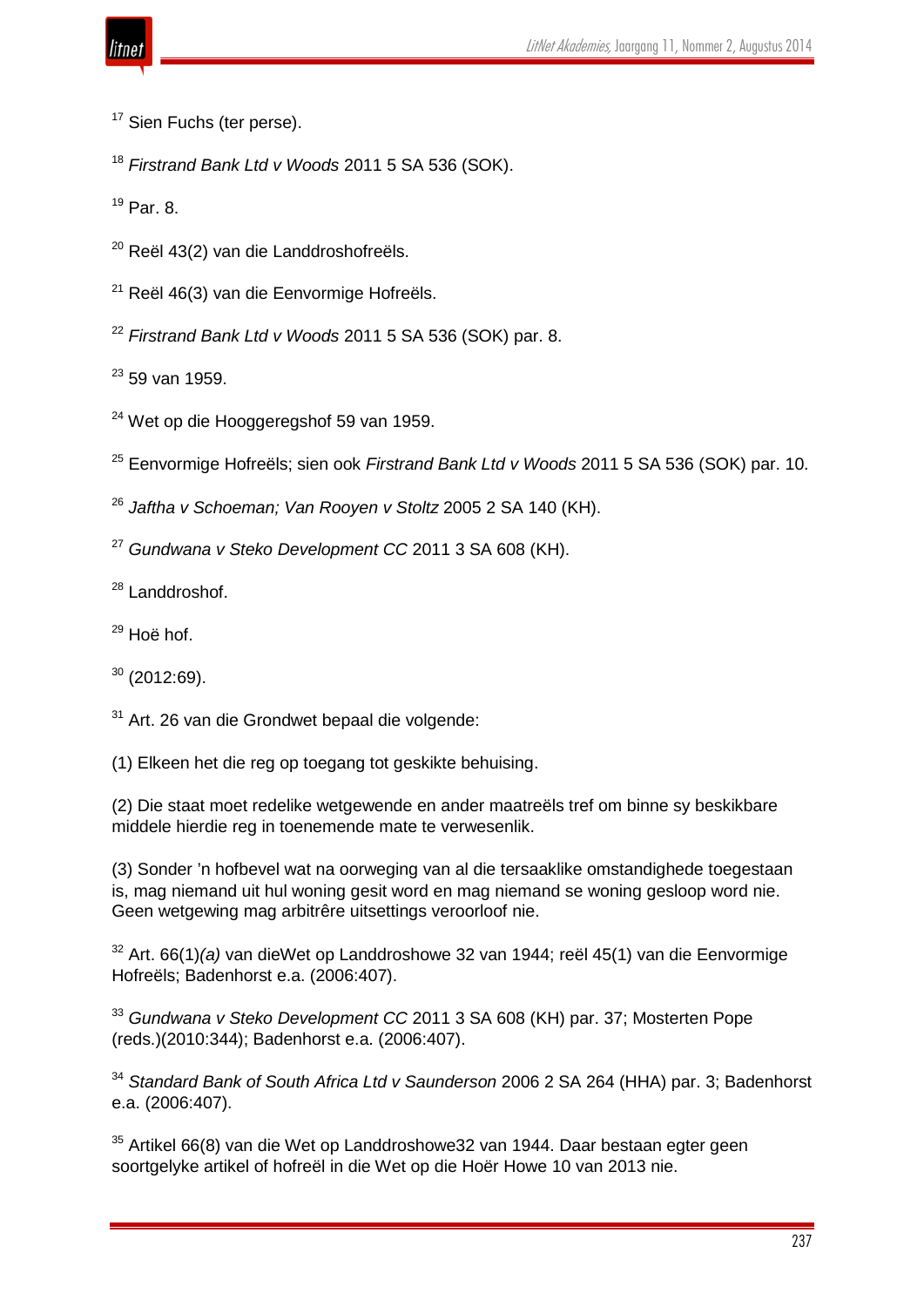

<sup>36</sup> 'n *Nulla bona*-relaas dui aan dat daar onvoldoende roerende sake is om aan die vonnisskuld te voldoen; sien Brits (2012:53).

 $37$  Brits (2013:166) verklaar: "[I]f the debtor is unable to immediately repay the full outstanding amount – which is typically the case – the creditor can apply for (and should generally be granted) an order declaring the mortgaged property specially executable."

<sup>38</sup> *Jaftha v Schoeman; Van Rooyen v Stoltz* 2005 2 SA 140 (KH).

 $39$  2011 3 SA 608 (KH).

 $40$  Brits (2012:64).

 $41$  2005 2 SA 140 (KH).

 $42$  Du Plessis (2012:539).

<sup>43</sup> Vir 'n volledige bespreking van hierdie uitspraak, sien Brits (2012:70–6); Du Plessis (2012:532); Badenhorst e.a. (2006:407).

<sup>44</sup> Art. 66(1)*(a)* het die volgende bepaal: "Wanneer 'n hof vir die betaling van geld vonnis vel of 'n bevel uitvaardig vir die betaling van geld in paaiemente, dan kan sodanige vonnis, ingeval van versuim om bedoelde geld onverwyld te betaal, of kan sodanige bevel, in geval van versuim om 'n paaiement te betaal op die tyd en op die wyse deur die hof bepaal, by eksekusie afgedwing word teen die roerende goedere, en ingeval die roerende goedere nie toereikend is om aan die vonnis of bevel te voldoen nie, of die hof om 'n gegronde rede aangevoer aldus beveel, teen die onroerende goed van die party teen wie die vonnis gevel of die bevel uitgevaardig is." Indien die roerende sake onvoldoende was om aan die vonnisskuld te voldoen, sou 'n *nulla bona*-relaas deur die balju uitgereik word, wat 'n klerk van 'n landdroshof in staat gestel het om die onroerende saak (soms 'n primêre woning) van die skuldenaar uitwinbaar te verklaar sonder regterlike toesig en 'n lasbrief vir eksekusie uit te reik.

<sup>45</sup> 32 van 1944. Sien ook Brits (2012:71): "The general argument of the debtors in the *Jaftha* case was that their rights under section 26 of the Constitution had been limited unjustifiably by the effect of section 66(1)*(a)* of the MCA."

<sup>46</sup> Brits (2014:451).

<sup>47</sup> Sien art. 26(3) van die Grondwet. Sien ook *Chief Lesapo v North West Agricultural Bank* 2000 1 SA 409 (KH) parr. 15–6, waarin bevestig is dat regterlike toesig vereis word wanneer 'n onroerende saak uitwinbaar verklaar en op 'n eksekusieverkoping verkoop word.

<sup>48</sup> *Jaftha v Schoeman; Van Rooyen v Stoltz* 2005 2 SA 140 (KH) par. 67: "The failure to provide judicial oversight over sales in execution against immovable property of judgment debtors in section 66(1)*(a)* of the Magistrates' Courts Act 32 of 1944 is declared to be unconstitutional and invalid."

<sup>49</sup> Badenhorst e.a. (2006:373); Van der Walt en Pienaar (2009:289).

 $50$  32 van 1944.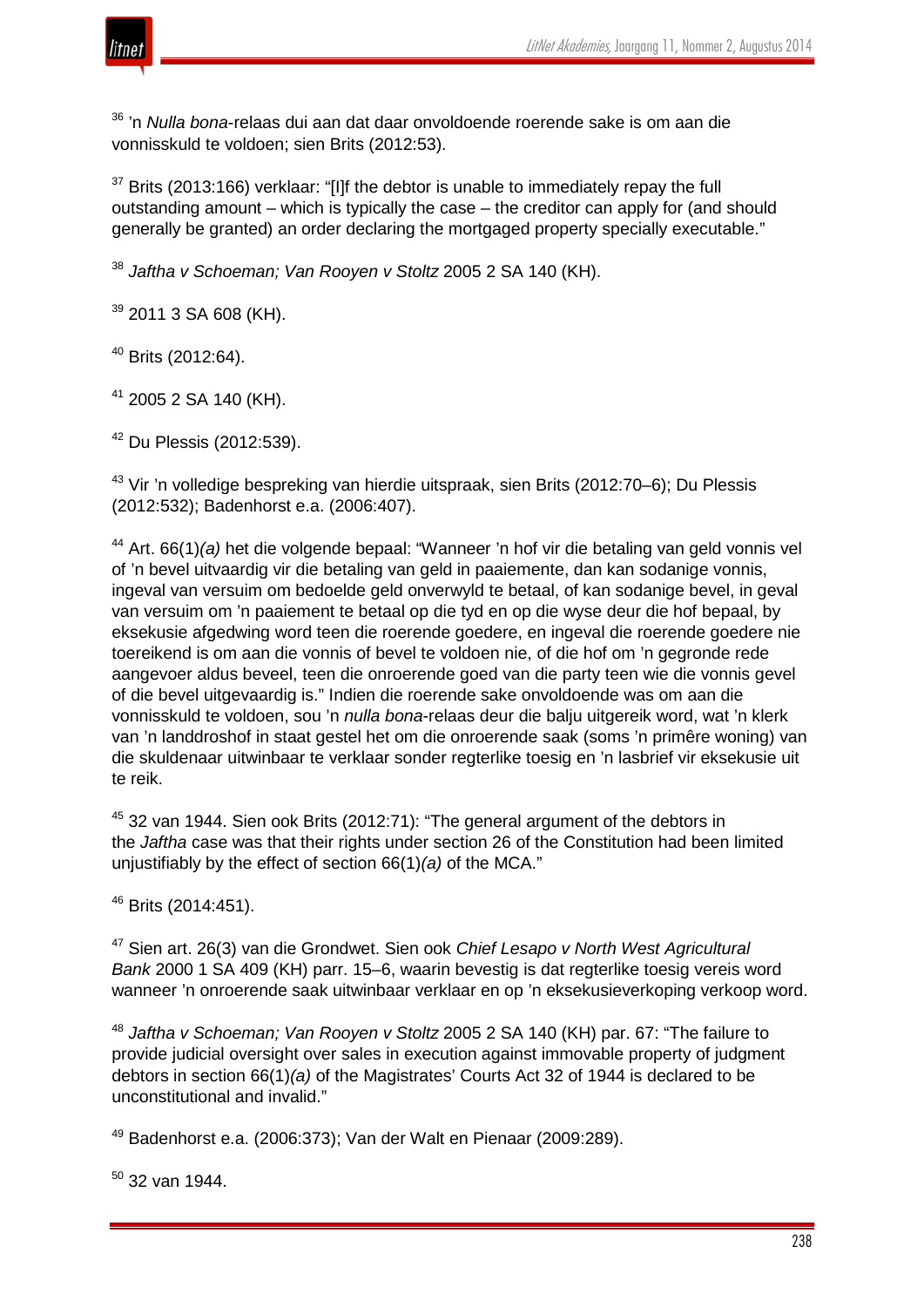

<sup>51</sup> *Jaftha v Schoeman; Van Rooyen v Stoltz* 2005 2 SA 140 (KH) 142 par. 17.

 $52$  Par. 31.

 $53$  Par. 40: "It is difficult to see how the collection of trifling debts in this case can be sufficiently compelling to allow existing access to adequate housing to be totally eradicated."

<sup>54</sup> Par. 34.

 $55$  Sien verder Brits(2012:66).

<sup>56</sup> *Jaftha v Schoeman; Van Rooyen v Stoltz* 2005 2 SA 140 (KH) par. 17.

 $57$  Par. 43.

 $58$  Par. 55.

<sup>59</sup> *Jaftha v Schoeman; Van Rooyen v Stoltz* 2005 2 SA 140 (KH)parr. 32, 44, 48; sien ook *ABSA Ltd v Petersen*2013 1 SA 481 (WKK) par. 34; *Mkhize v Umvoti Municipality* 2012 1 SA 1 (HHA) par. 6.

<sup>60</sup> *Jaftha v Schoeman; Van Rooyen v Stoltz* 2005 2 SA 140 (KH) parr. 64, 67.

<sup>61</sup> Du Plessis (2012:541).

<sup>62</sup> *Jaftha v Schoeman; Van Rooyen v Stoltz* 2005 2 SA 140 (KH) parr. 42–3). Sien verder Du Plessis (2012:541).

<sup>63</sup> *Jaftha v Schoeman; Van Rooyen v Stoltz* 2005 2 SA 140 (KH) par. 56.

<sup>64</sup> Du Plessis (2012:541).

<sup>65</sup> *Jaftha v Schoeman; Van Rooyen v Stoltz* 2005 2 SA 140 (KH) parr. 40, 57.

 $66$  Par. 58: "If the judgment debtor willingly put his or her house up in some or other manner as security for the debt, a sale in execution should ordinarily be permitted where there has not been an abuse of court procedure."

 $67$  Par. 60.

 $68$  Van der Walt en Brits (2012:322).

<sup>69</sup> *Jaftha v Schoeman; Van Rooyen v Stoltz* 2005 2 SA 140 (KH) parr. 64, 67. Sien ook Brits (2012:64); Badenhorst e.a. (2006:408); Van der Walt en Pienaar (2009:289).

 $70$  Die voordeel wat die toestaan van die eksekusiebevel vir die skuldeiser inhou, moet opgeweeg word teen die nadeel wat die eksekusiebevel vir die skuldenaar sal inhou. In *Jaftha v Schoeman; Van Rooyen v Stoltz* 2005 2 SA 140 (KH) par. 57 word soos volg beslis: "It might be quite unjustifiable for a person to lose his or her access to housing where the debt involved is trifling in amount and significance to the judgment creditor. However, this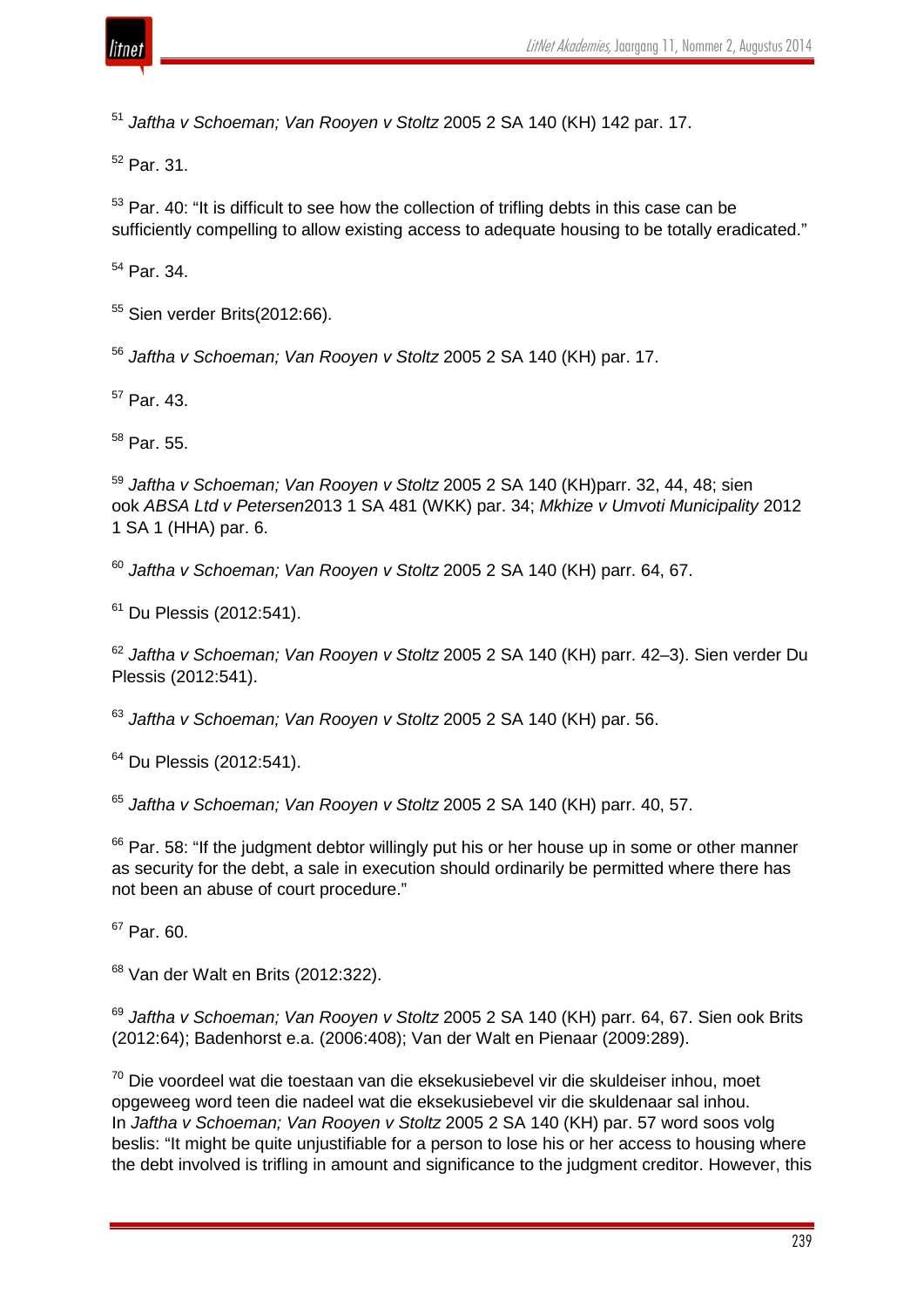

will depend on the circumstances of the case." Sien ook parr. 28, 41 en 55. In *ABSA Bank Ltd v Ntsane* 2007 3 SA 554 (T) parr. 10, 85–8 is 'n verband geregistreer op 'n onroerende saak ter waarde van R62 042,43. Die verbandskuldeiser het die hof egter genader vir vonnis weens 'n agterstallige bedrag van R18,46. Die hof bevind dat dit onregverdig sal wees om 'n persoon van sy woning te ontneem vir 'n minimale uitstaande skuld en dat daar ander maniere is om die skuld af te dwing.

 $71$  Brits (2012:75).

<sup>72</sup> Du Plessis (2012:542).

<sup>73</sup> *Ibid*.

<sup>74</sup> 2005 5 SA 610 (K) parr. 2–4. In *Snyders* het Standard Bank krediet aan nege verweerders verleen en die terugbetaling van die skuld is met 'n verband verseker. Die verweerders het wanpresteer, waarna Standard Bank 'n dagvaarding uitgereik het. Die verweerders het nie 'n kennisgewing van voorneme om te verdedig ingedien nie en Standard Bank het aansoek om vonnis by verstek ingevolge reël 31(5) van die Eenvormige Hofreëls gedoen.

<sup>75</sup> Eenvormige Hofreëls.

<sup>76</sup> *Standard Bank of SA Ltd v Snyders* 2005 5 SA 610 (K) par. 12.

<sup>77</sup> Par. 17.

<sup>78</sup> *Standard Bank of SA Ltd v Snyders* 2005 5 SA 610 (K) par. 22; Du Plessis (2012:544).

<sup>79</sup> *Standard Bank of SA Ltd v Snyders* 2005 5 SA 610 (K) parr. 5–7; Brits (2012:77).

<sup>80</sup> Du Plessis (2012:544).

<sup>81</sup> 2005 6 SA 462 (W) parr. 1–2. Die verbandskuldenaar (Mortinson) het versuim om sy verbandooreenkoms na te kom, waarna Nedbank die verband op Mortinson se onroerende saak ingevolge 'n verstekvonnis opgeroep het.

<sup>82</sup> *Nedbank Ltd v Mortinson* 2005 6 SA 462 (W) par. 31.

83 Du Plessis (2012:544).

<sup>84</sup> Eenvormige Hofreëls.

<sup>85</sup> *Nedbank Ltd v Mortinson* 2005 6 SA 462 (W) par. 21.

<sup>86</sup> Parr. 28, 33.

<sup>87</sup> Par. 24.

<sup>88</sup> *Nedbank Ltd v Mortinson* 2005 6 SA 462 (W) par. 25; sien ook Du Plessis (2012:545).

<sup>89</sup> *Nedbank Ltd v Mortinson* 2005 6 SA 462 (W) par. 38.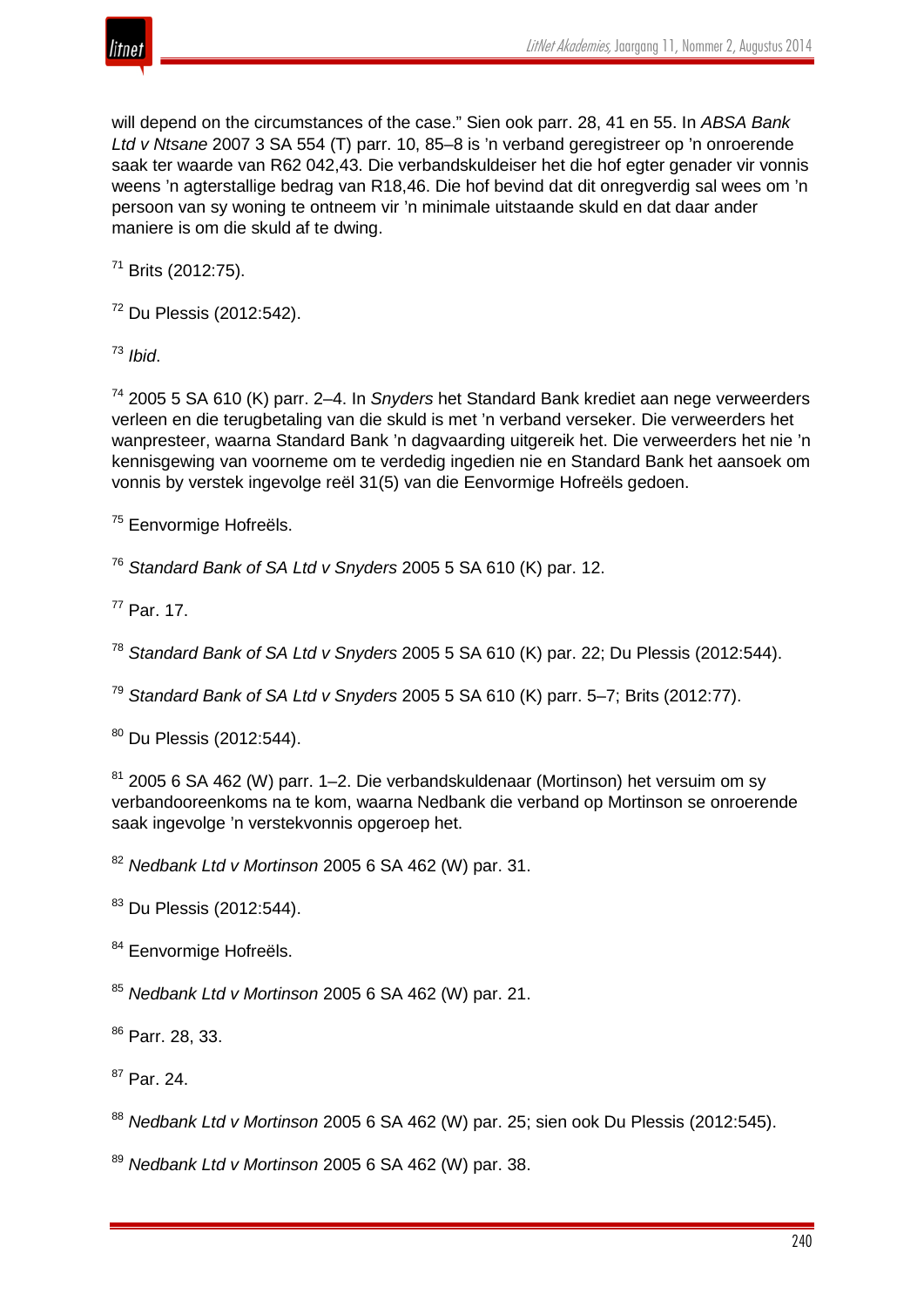

<sup>90</sup> Du Plessis (2012:546).

<sup>91</sup> Eenvormige Hofreëls.

92 Du Plessis (2012:546).

<sup>93</sup> *Nedbank Ltd v Mortinson* 2005 6 SA 462 (W) par. 33. Sien ook Brits (2012:78).

<sup>94</sup> *Nedbank Ltd v Mortinson* 2005 6 SA 462 (W) par. 33.1.1.

<sup>95</sup> Par. 33.1.2.

 $96$  Par. 33.1.3.

<sup>97</sup> *Nedbank Ltd v Mortinson* 2005 6 SA 462 (W) par. 33.1.4. 'n Verdere praktyksriglyn is deur Joffe R par. 34 neergelê wat soos volg lui: "All applications for default judgement where the creditor seeks an order declaring specially hypothecated immovable property executable, where the amount claimed falls within the jurisdiction of the magistrate's court, shall be referred by the Registrar for consideration by the Court in terms of Rule 31(5)(*b*)(vi)."

<sup>98</sup> 2006 2 SA 264 (HHA).

<sup>99</sup> *Standard Bank of South Africa Ltd v Saunderson* 2006 2 SA 264 (HHA) par. 1; Du Plessis (2012:546).

<sup>100</sup> *Standard Bank of South Africa Ltd v Saunderson* 2006 2 SA 264 (HHA) parr. 3, 19.

<sup>101</sup> *Standard Bank of South Africa Ltd v Saunderson* 2006 2 SA 264 (HHA) parr. 17, 20; sien ook *ABSA Bank v Petersen* 2013 1 SA 481 (WKK) par. 34.

<sup>102</sup> *Standard Bank of South Africa Ltd v Saunderson* 2006 2 SA 264 (HHA) par. 17. Die hof beskou art. 26 dus nie as 'n "one size fits all"-reg nie. Sien ook Juma (2012:10).

<sup>103</sup> *Standard Bank of South Africa Ltd v Saunderson* 2006 2 SA 264 (HHA) par. 19.

<sup>104</sup> Parr. 21–2.

<sup>105</sup> *Standard Bank of South Africa Ltd v Saunderson* 2006 2 SA 264 (HHA) parr. 23, 25. Sien ook Juma (2012:12); Badenhorst e.a. (2006:373); Van der Walt en Pienaar (2009:289).

<sup>106</sup> *Standard Bank of South Africa Ltd v Saunderson* 2006 2 SA 264 (HHA) parr. 24–5, 27.

 $107$  2007 3 SA 554 (T) 1-10.

<sup>108</sup> *ABSA Bank Ltd v Ntsane* 2007 3 SA 554 (T) parr. 8, 85–94. Sien ook Brits (2013:180).

<sup>109</sup> *ABSA Bank Ltd v Ntsane* 2007 3 SA 554 (T) parr. 69–70. Brits (2012:83) keur hierdie benadering goed.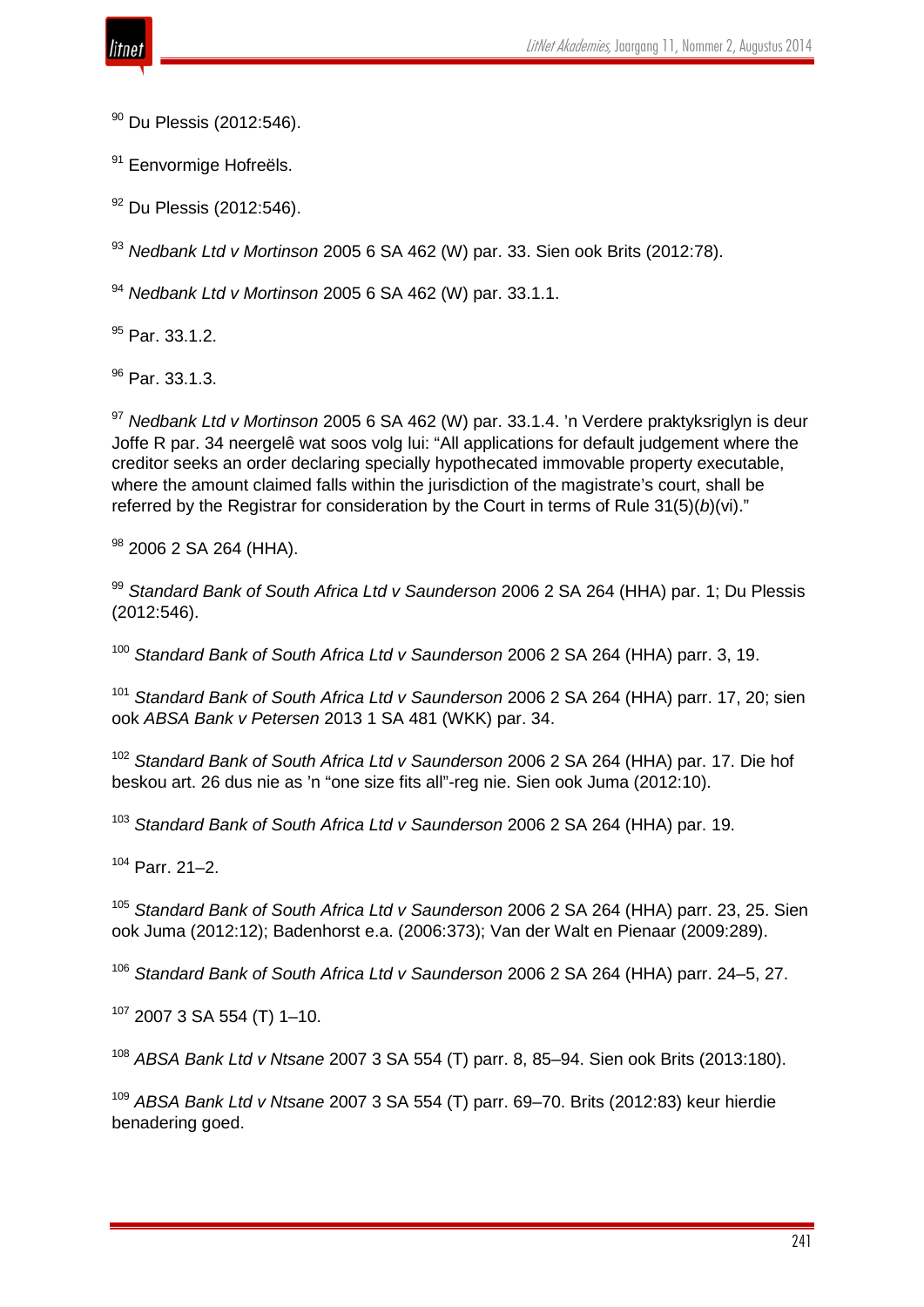

<sup>110</sup> Die vonnisskuld was R18,46. In *Jaftha v Schoeman; Van Rooyen v Stoltz* 2005 2 SA 140 (KH) par. 42 bevind die hof nietemin soos volg: "There might be circumstances where, notwithstanding the relatively small amount of money owed, the creditor's advantage in execution outweighs the harm caused to the debtor. In such circumstances, it may be justifiable to execute. It is in this sense that a consideration of the legitimacy of a sale in execution must be seen as a balancing process."

<sup>111</sup> *ABSA Bank Ltd v Ntsane* 2007 3 SA 554 (T) par. 22.

<sup>112</sup> Sien ook *ABSA Ltd v Petersen* 2013 1 SA 481 (WKK) par. 34.

<sup>113</sup> *ABSA Bank Ltd v Ntsane* 2007 3 SA 554 (T) par. 71.

<sup>114</sup> Parr. 68, 78.

<sup>115</sup> Sien *ABSA Bank v Petersen* 2013 1 SA 481 (WKK) par. 34: "An indication of bad faith would be provided if the mortgagee seeks to proceed with execution against the defendant's home when it is evident that the judgment debt can probably be satisfied in reasonable manner, without involving the drastic consequences of the loss of the mortgaged home."

<sup>116</sup> *ABSA Bank Ltd v Ntsane* 2007 3 SA 554 (T) par. 72.

 $117$  Juma (2012:10).

<sup>118</sup> 2011 3 SA 608 (KH) parr. 5−12.

<sup>119</sup> *Gundwana v Steko Development CC* 2011 3 SA 608 (KH) parr. 49, 65. Die *Saunderson*en *Mortinson*-beslissing is deur die *Gundwana*-uitspraak verwerp.

<sup>119</sup> *Gundwana v Steko Development CC* 2011 3 SA 608 (KH) par. 49. Sien ook Brits (2014:451).

 $120$  Parr. 49, 65. Regterlike toesig word vereis slegs wanneer die primêre woning van natuurlike persone ter sprake is.

 $121$  'n Primêre woning sluit nie 'n tweede woning of vakansiewoning in nie.

<sup>122</sup> *Gundwana v Steko Development CC* 2011 3 SA 608 (KH) parr. 29, 41, 49–50, 53*.*

<sup>123</sup> *Gundwana v Steko Development CC* 2011 3 SA 608 (KH) par. 44; Brits (2012:85).

<sup>124</sup> *Gundwana v Steko Development CC* 2011 3 SA 608 (KH) par. 49. Die skuldenaar se omstandighede moet in elke saak onderskei word wanneer 'n regter die toestaan van 'n eksekusiebevel oorweeg; sien verder Brits (2012:86).

<sup>124</sup> *Gundwana v Steko Development CC* 2011 3 SA 608 (KH) par. 49.

<sup>125</sup> Akkermans en Ramaekers (reds.) (2012:103); sien ook *ABSA Ltd v Petersen* 2013 1 SA 481 (WKK) par. 32.

<sup>126</sup> *Gundwana v Steko Development CC* 2011 3 SA 608 (KH) par. 49.